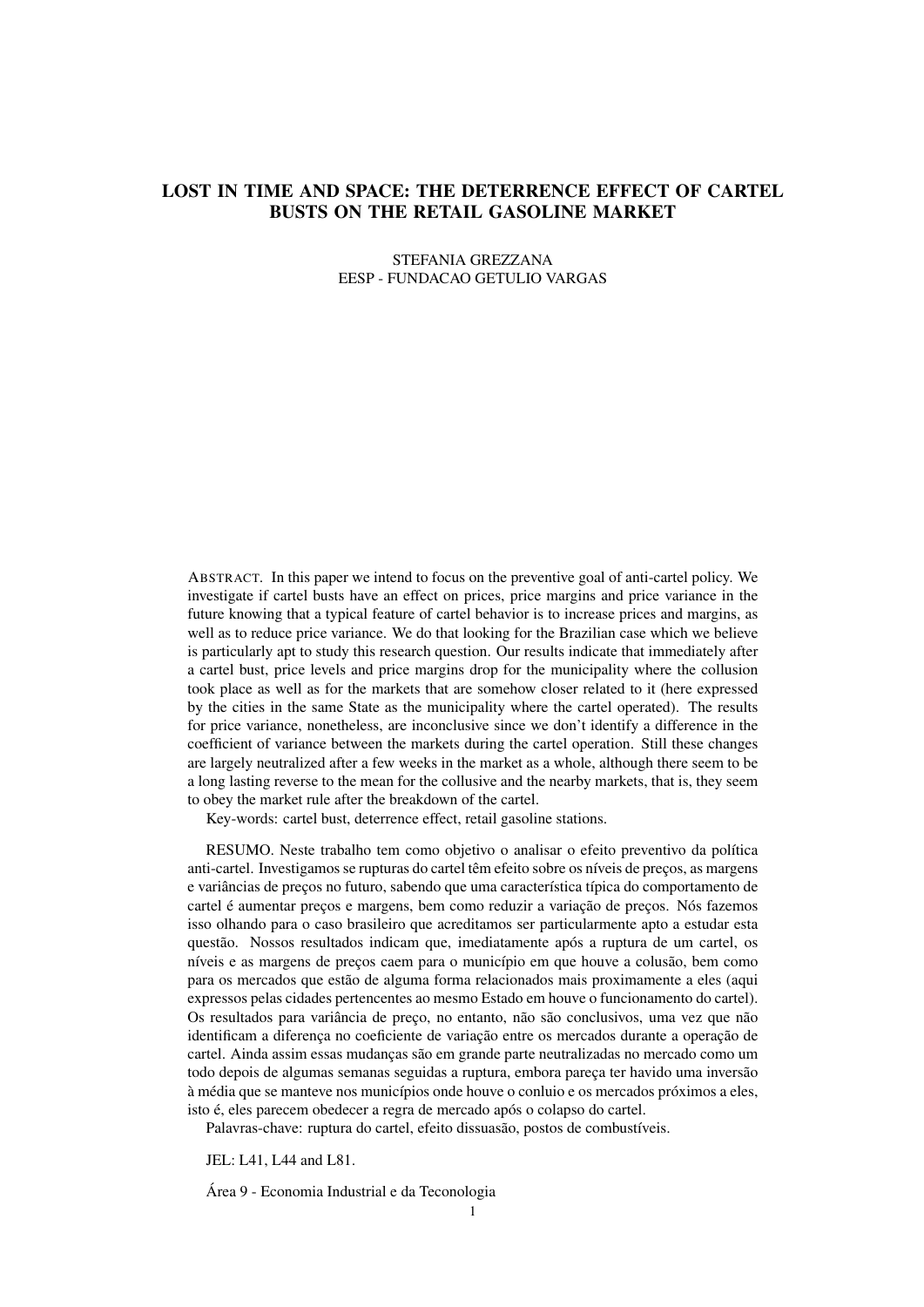## 1. INTRODUCTION

The design and application of competition law, in particular law against price fixing, involves a combination of corrective, retributive and preventive justice: society deems it is fair to punish parties guilty of a price fixing offense (correction); sometimes forcing them to compensate victims, that is, buyers (retribution); hoping that the example of justice meted out will move firms away from price fixing in the future (prevention).

In this paper, we focus on the preventive goal of anti-cartel policy. Specifically, we ask the following question: do cartel busts have an effect on the likelihood of cartel-like prices in the future? This is not exactly the right question when it comes to prevention; the right question would be: do cartel busts reduce the likelihood of future cartels? However, knowing that a typical feature of cartel behavior is to increase prices and margins, as well as to reduce price variance and volatility, we can ask the question of whether cartel busts have an effect on price levels, price margins and price volatility.

In order to address our basic research question, we analyze data from Brazilian gasoline retail pricing. Our data includes retail and wholesale prices at the retail pump level for a large sample of gasoline stations across Brazil's 26 states, from July 2001 to December 2011. During this period, many cases of cartel behavior were discovered and punished.

The Brazilian case is particularly apt to study the research question at hand for three reasons. First, while there is a federal competition policy authority (Conselho Administrativo de Defesa Econômica, or CADE for short), retail gasoline price-fixing cases are typically initiated at the municipal level by the local prosecutor as a criminal act. Second, gasoline producers and retailers have separate ownership by law; and while some retailers own multiple stations, downstream ownership is typically local. Third, Brazil is a large country, and while all states share the same language and national media, there is also considerable separation across states in the way news are presented (for example, a considerable fraction of newspapers readership is at the state level).

We expect that immediately after a cartel bust, price levels and margins drop; and price volatility increases. However, these changes are probably largely neutralized after a few weeks. Moreover, we believe that these effects are greatest in the municipality where the cartel bust takes place; lower in neighboring municipalities; and lowest (essentially zero) in out-of-state municipalities. This is essentially the research question we want to answer. In other words, we would like to be able to answer if and how the effects of a cartel bust are lost in time and space.

There is a large body of literature on cartel screening and the internal functioning of cartels. In the first group [Harrington](#page-14-0) [\[2005b\]](#page-14-0), [Abrantes-Metz et al.](#page-12-0) [\[2006\]](#page-12-0), [Ellison](#page-13-0) [\[1994\]](#page-13-0) among many others suggest many different techniques on how to identify cartel behavior. In the second group [Porter and Zona](#page-14-1) [\[1993\]](#page-14-1), [Asker](#page-12-1) [\[2010\]](#page-12-1), [Clark and Houde](#page-13-1) [\[2014\]](#page-13-1) give detailed information on how cartels operate and how they create incentives to sustain the agreement.

At the same time, the impact of regulatory activities is believed to be of great importance to law enforcement, which on its turn can influence the companies pricing behavior. This idea was first introduced by [Stigler](#page-14-2) [\[1966\]](#page-14-2) in which the author presents a quantitative notion of the effects of the antitrust laws. He concludes that his findings were sparse and unassertive. [Stigler](#page-14-2) [\[1966\]](#page-14-2) states that the Sherman Act had a modest effect in reducing concentration, but it reduced the availability of the most efficient methods of collusion and thereby reduced the amount and effects of collusion.

Antitrust enforcement can chance the firms' perception regarding the probability of detection and conviction if charged for anti-competitive activities. For that matter, we would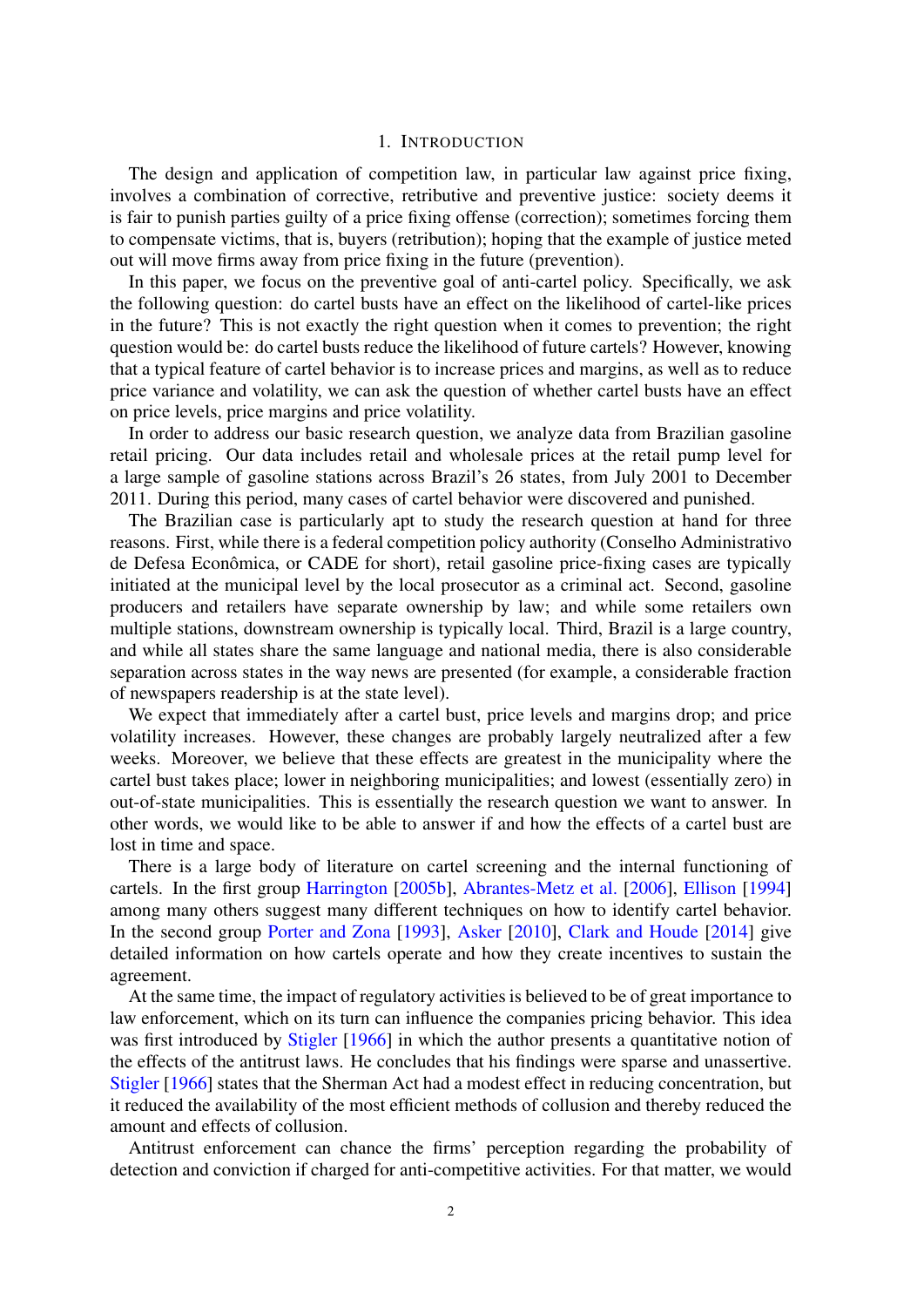expect prices to fall across all markets in response to an antitrust enforcement. Theoretical and empirical works predict that the probability of prosecution and subsequent penalty deter anticompetitive behavior, with deterrence effects declining over time. [Feinberg](#page-13-2) [\[1980\]](#page-13-2) and [Block et al.](#page-13-3) [\[1981\]](#page-13-3) present models demonstrating this features.

[Feinberg](#page-13-2) [\[1980\]](#page-13-2) examines the effects of antitrust indictment on subsequent firm behavior; the results presented indicate that the Sherman Act charges against a firm hold a deterrent impact on deviations of price from cost, lowering the firms' market power (represented by the Lerner Index) by more than two percentage points. In addition the author finds that indictments against other firms in the industry tend to make a firm's pricing behavior more cautious, although this result is somewhat weak. The author makes no statement regarding the timing of any price effects of antitrust activity, owing to the fact that he did not dispose of time series data.

[Block et al.](#page-13-3) [\[1981\]](#page-13-3) formulate and test a model of collusive pricing in the presence of public and private antitrust enforcement. The authors show that a cartel's optimal price is an intermediate price between the competitive price and the price that the cartel would set in the absence of antitrust enforcement, that is, the cartel price depends on the levels of antitrust enforcement efforts and the penalties charged by the antitrust authority in case of conviction. Applying to the bread industry, [Block et al.](#page-13-3) [\[1981\]](#page-13-3) find that: (i) increasing antitrust enforcement capacity or filing a price-fixing complaint had the deterrent effect of reducing industry's markups; (ii) a price-fixing case against bakers in one city induces bakers in neighboring cities to reduce markups; and (iii) if discovered and prosecuted, convicted firms tend to reduce their markups in the following year. Importantly, the authors find that the effective deterrent mechanism to price fixing was not the ordinary government-imposed fines but the credible threat of large damage awards to private class actions (treble damage in the case of the U.S. antitrust authority ruling).

Many other studies follow trying to fill this literature gap and the results as to the advantages of the antitrust enforcement as a deterrence mechanism on price-fixing cases are inconclusive. Some studies are in line with [Feinberg](#page-13-2) [\[1980\]](#page-13-2) and [Block et al.](#page-13-3) [\[1981\]](#page-13-3) arguing to the benefits of the antitrust activity, such as [Feinberg](#page-13-4) [\[1986\]](#page-13-4) which found evidence of relatively short-term deterrence effects but little long-term impact when examining European antitrust cases. [Clarke and Evenett](#page-13-5) [\[2003\]](#page-13-5) analyze a global cartel and find evidence that the cartel inflicted greater harm in economies without active antitrust enforcement measures  $<sup>1</sup>$  $<sup>1</sup>$  $<sup>1</sup>$ .</sup>

[Coatney and Tack](#page-13-6) [\[2014\]](#page-13-6) analyze the impacts of an antitrust investigation on the purchasing practices of a buying collaboration and its common bidding agent. They find that auction prices in the targeted auctions: (i) significantly increased as soon as the targets were made aware they were under investigation; (ii) remained higher as long as the investigation was open; and (iii) systematically declined to the same low pre-knowledge state after the closure of the investigation without prosecution.

Finally, [Block and Feinstein](#page-12-2) [\[1986\]](#page-12-2) evaluate how the threat of antitrust enforcement spills over from one industrial submarket to another through a formal model later applied to the highway construction industry. This study is closely related to ours regarding its objective. The authors find that primary states - a state which has suppliers in common with at least one state where an indictment has already occurred - are more responsive than the remaining states. Surprisingly, the authors do not find stronger deterrent effect of antitrust enforcement in states where an indictment occurred when comparing to non-indictment states.

Our analysis also explore the spill over effects of an antitrust action as a deterrence mechanism in other markets. Our results indicate that the deterrence effect is indeed higher

<sup>&</sup>lt;sup>1</sup>Other papers that defend the benefit of an active competition agency are: [Baarsma et al.](#page-12-3) [\[2012\]](#page-12-3), [Werden](#page-14-3) [\[2003\]](#page-14-3), Werde(2008), among others.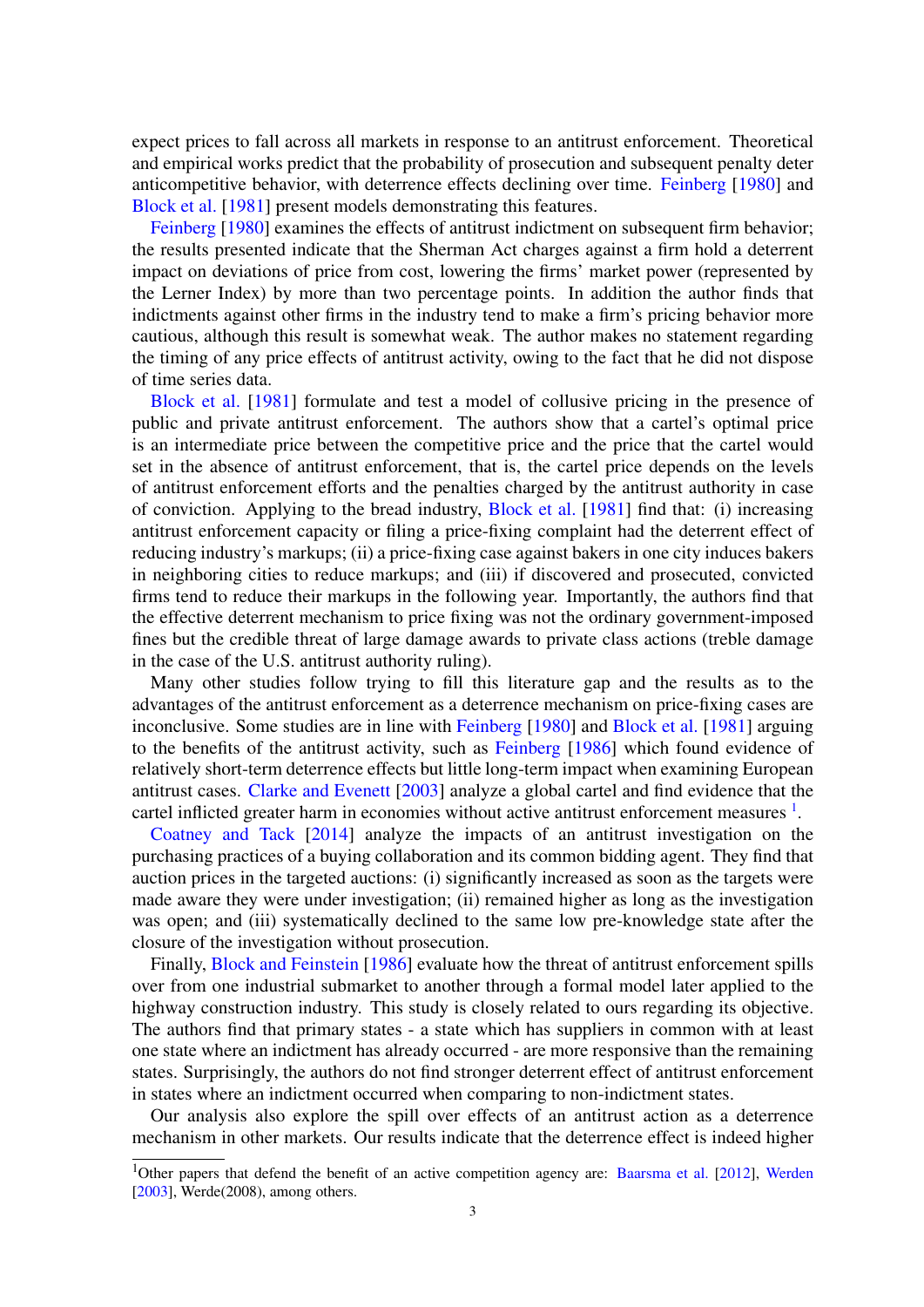for the indictment markets (primary states in [Block and Feinstein](#page-12-2) [\[1986\]](#page-12-2) terminology) since their shift from the market norm is higher than the others and they just as well converge to the market norm post cartel bust.

Other studies find mixed evidences regarding the advantages of a competition agency. [Feinberg](#page-13-7) [\[1984\]](#page-13-7) accesses weather the various stages of the antitrust process influenced pricing behavior. Some evidence of a deterrent effect is found with real prices lower than their pre-investigation level following the conclusion of the case; a major part of the pricing reaction occurs prior to the filing of formal charges. The author also provides additional evidence of the existence of such a short-term 'strategic' reaction of price reduction to the onset of investigation in a sample of industries for which investigation never led to indictment. He suggest that different industries should bring different deterrence effects on future prices and indicate that the deterrence effect of an indictment should weaken over  $time<sup>2</sup>$  $time<sup>2</sup>$  $time<sup>2</sup>$ .

Lastly, some papers argue against an active antitrust agency. [Sproul](#page-14-4) [\[1993\]](#page-14-4) found no significant effects of antitrust prosecution on prices charged by firms indicted for price fixing when analyzing U.S. antitrust cases. Also [Crandall and Winston](#page-13-8) [\[2003\]](#page-13-8) assesses the effects of antitrust policy and enforcement on consumer welfare and find no evidence that antitrust policy in the areas of monopolization, collusion, and mergers has provided much benefit to consumers and, in some instances, they find evidence that it may have lowered consumer welfare. They also do not find any evidence that antitrust policy has deterred firms from engaging in actions that could harm consumers. Further, [Newmark](#page-14-5) [\[1988\]](#page-14-5) re-access [Block](#page-13-3) [et al.](#page-13-3) [\[1981\]](#page-13-3) empirical results and deny them, showing that the deterrence effect found by [Block et al.](#page-13-3) [\[1981\]](#page-13-3) disappear when using a more appropriate dataset to the same problem  $3$ .

In this paper, we focus on the deterrent effect of cartel busts on pricing of the municipalities where the collusive activity was uncover as well as in other, geographically, close and distant markets. The deterrent effects are only likely to occur if firms' believe that the uncover of specific cases raises the likelihood of future cartel detection by the antitrust authority, modifying their pricing behavior.

Our hypothesis is that the closer the market is to the busted case the stronger should be the firms reaction to the collapse of the anti-competitive activity because: (i) it will have easier and faster access to the news; and (ii) it will assume that the antitrust agency will analyze nearby markets in conjunction to the uncovered one even if solely to use as a comparison because of market similarities as well as common suppliers.

We believe our work is relevant as it contributes to the literature that access the effectiveness of cartel busts as a deterrence mechanism. We do find that the deterrence effect is limited to reverse the busted and the nearby market prices and margins to the national average which is maintained over time, although no effect of price/margin reduction has been encounter in the market as a whole. That is, we find a restricted deterrence effect of cartel busts on time and space.

### 2. DATA

The data used in this study is from the Brazilian National Petroleum Agency (ANP), Sistema de Levantamento de Preços (SLP), that comprises weekly data from July 2001 through December 2011 (548 weeks) for 555 municipalities in Brazil, approximately 10% of the municipalities in the country.

<sup>&</sup>lt;sup>2</sup>Other papers that are inconclusive with respect to the benefits of an antitrust agency are: [Baker](#page-12-4) [\[2003\]](#page-12-4), [Ciarreta](#page-13-9) [\[2012\]](#page-13-9) and [Cyrenne](#page-13-10) [\[1999\]](#page-13-10), among others

<sup>&</sup>lt;sup>3</sup>[Smith et al.](#page-14-6) [\[1987\]](#page-14-6) and [Thompson and Kaserman](#page-14-7) [\[2001\]](#page-14-7) also find evidence against the competition authority's practices.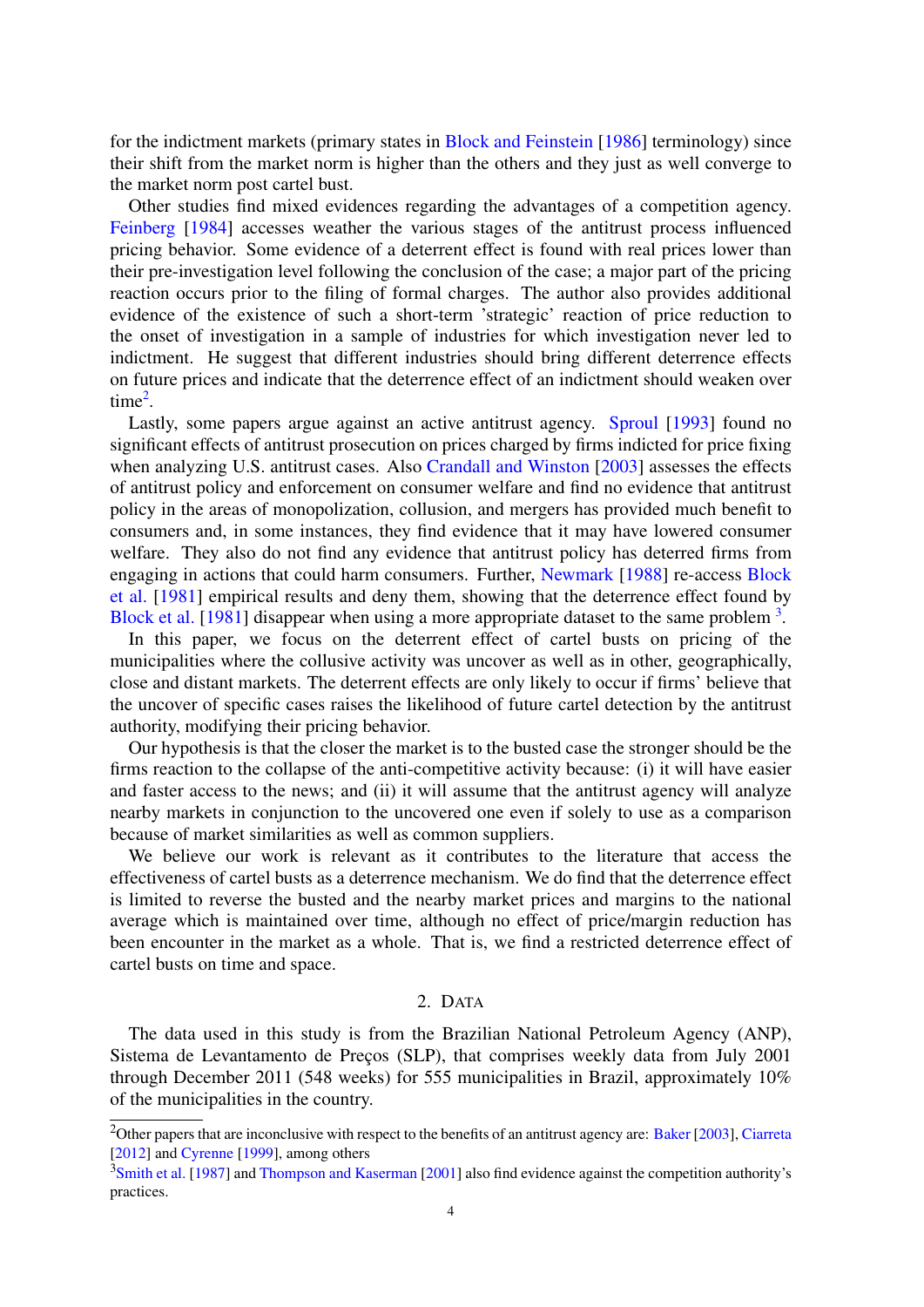The data corresponds to weekly gasoline prices on the gas station level. Not all stations are audited on a weekly basis, in fact the number of gas stations audited each week is previously determined. The assortment of gas stations that will be audit each week is randomly assigned by the national agency, making the dataset an unbalanced panel. Note that the gas station employees do not know which gas stations have been assigned until the agency's technician is at the designated stations.

It is important to mention that during this period eighteen cases of cartel activity were uncover and condemned in Brazil. Mostly they were investigated by CADE because of a previous criminal investigation by the local prosecutor authority. There are evidence of anti-competitive activity in Bauru (SP), Belo Horizonte (MG), Caxias do Sul (RS), Cuiabá and Várzea Grande (MT), Florianópolis (SC), Goiânia (GO), Guaporé (RS), Lages (SC), Londrina (PR) and its metropolitan region, Manaus (AM), Recife (PE) and its metropolitan region, Santa Maria (RS), Teresina (PI) and Vitória and its metropolitan region (ES). These cases were uncovered and then analyzed and condemned by the Brazilian Antitrust Authority (CADE).

Among 5,287,996 observations compiled 5,247,280 (99.23%) reported prices for gasoline. These gas stations had their prices measured during 548 weeks (Jul/2001 through Dec/2011), covering on average 9,989.09 gas stations per week (minimum of 1 and maximum of 12,690) and 604 municipalities, with 32,715 gas stations overall in the sample. Each municipality had on average 66.44 gas stations audited each week (minimum of 1 and maximum of 840), although that varies according to the size of the municipality as well as the time within the survey. In the beginning, the survey had a much smaller scale than it has in the more recent period.

The dataset contains information on prices of retail and acquisition of gasoline for each gas station sampled. We will take the prices of which the retailer buys gasoline from the distributor (the acquisition price) as a cost proxy. We understand that there are many other costs related to the operation of a gas station such as labor and rent but we believe this is the main cost. That is, with the acquisition price even if we don't know the exact cost function of the firm we have the single most important variable cost of the business which is the price with which the establishment acquires its main retail product<sup>[4](#page-0-0)</sup>. The data also contains information on its location/address, company owner, and brand in the case which the station is not independent and has a distributor associated with it.

We have also included data on automobile fleet for all municipalities. The data is of monthly frequency, so for the weeks that correspond to the same month the values were repeated among those weeks.

Finally, we obtain detailed information on each cartel case, including relevant dates, through court files. Primarily, we are interested in identifying the exact or most approximate date when the cartel was uncover. This means not necessarily when the antitrust agency or the local court started investigating it but rather when the participants of the collusive agreement learned that they where being indicted. Other relevant dates are also included.

In what follows we will describe the variables that will be used as well as provide some descriptive statistics.

2.1. Dependent Variables. Knowing that a typical feature of cartel behavior is to increase prices and margins, as well as to reduce price variance, we will analyze the effect of cartel busts on price levels (natural logarithm of price), price margins measured in percentage

<sup>&</sup>lt;sup>4</sup>The cost data is not reported for every single data entry. In this sample, 65.70% of the gas stations reported the price with which they acquired the gasoline they were retailing. For the remainders we input the average acquisition price of the referred week. From now on this price will be referred as the *cost proxy* variable.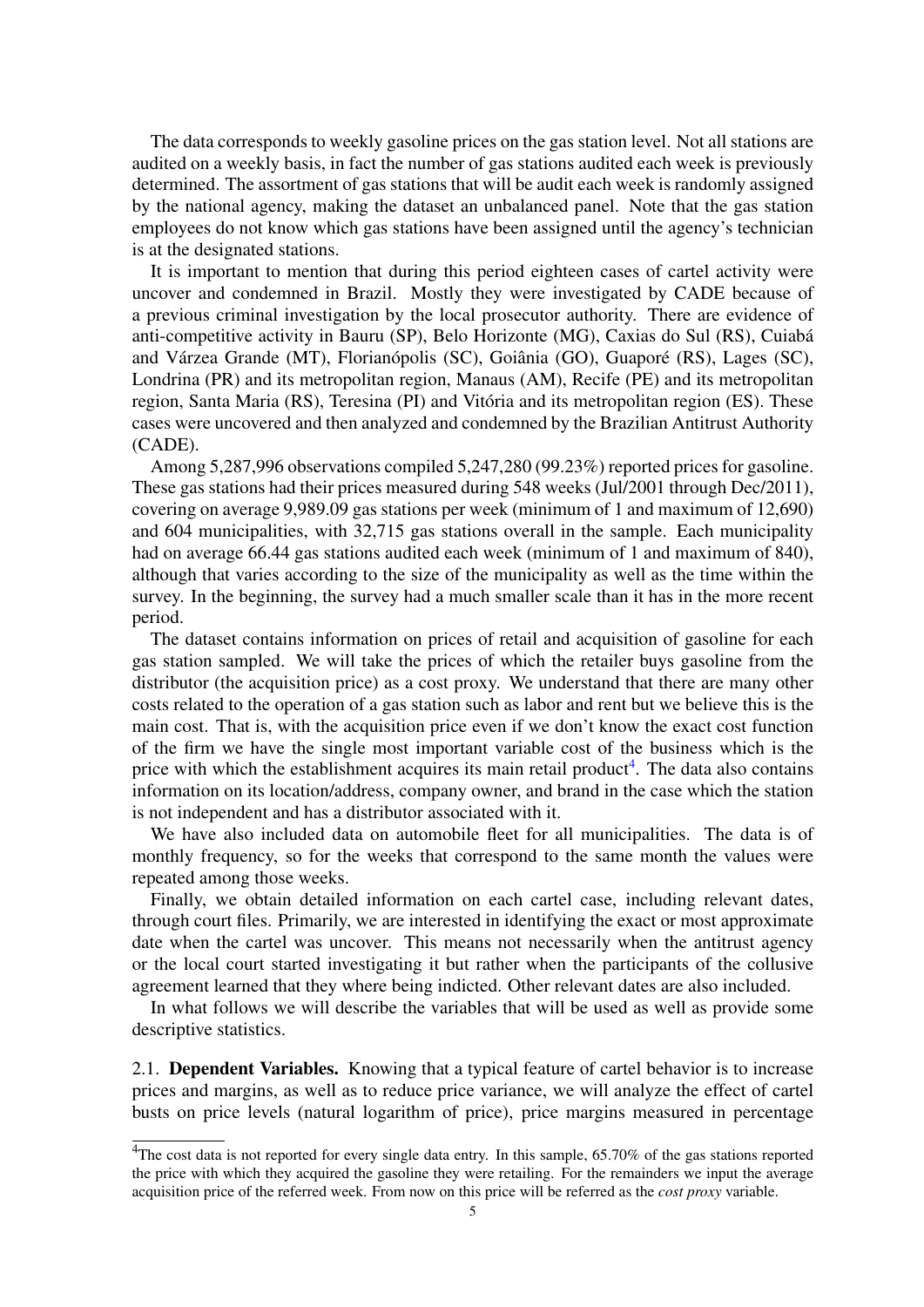points (we constructed the price margins using our *cost proxy* variable) and price variance (measure by the coefficient of variation).

Expressed by:

$$
ln\_price_{ict} = ln(P_{ict})
$$
  
Margins<sub>-ppict</sub> = 
$$
\frac{(P_{ict} - cost\_proxy_{ict})}{P_{ict}}
$$
  
Coef<sub>-</sub>Variation<sub>ct</sub> = 
$$
\frac{SdPrice_{ct}}{P_{ct}}
$$

where *i* indexes each gas station at city *c* in week *t*. *P* is price,  $\overline{P}$  is the average price across all gas stations i and  $SdPrice$  stands for standard deviation of prices.

2.2. Independent Variables. We have variables that indicate the collusive periods d cartel - as well as the cities where they took place - d M. We have also created a variable  $-d$  S - that represents the States where there was a cartel excluding the cities where the cartel took place. We use this variable to represent a closer related market, via news or business related matters. Finally, among the variables that we are interested we have d bust  $Xw$ where  $Xw$  represents 2, 4, 8, 12, 16 and 20 weeks following a cartel bust. The 2w time frame represents the time from the bust until 2 weeks after, 4w is from 2 to 4 weeks, 8w is from 4 to 8 weeks and so forth; witch means that these variables are complementaries and have no intersection between them.

We interact these variables to get the effect of a cartel bust on the city that the collusion took place - d\_bustxw\*d\_M -, on the state to which this city belongs - d\_bustxw\*d\_S -, and the overall market - d\_bustxw - during the above mentioned time frames.

Finally, other variables included as control variables are the number of stations in the market, the price of acquisition of gasoline, a measure of number of different brands and the proportion of branded and independent stations<sup>[5](#page-0-0)</sup> in the market.

<span id="page-5-0"></span>Table [1](#page-5-0) reports some descriptive statistics from the sample.

| Variable                       | $N^{\circ}$ observations | Mean  | Std. Deviation | Minimum | Maximum |
|--------------------------------|--------------------------|-------|----------------|---------|---------|
| Price                          | 5,247,280                | 2.35  | 0.36           | 1.17    | 3.72    |
| $ln$ price                     | 5,247,280                | 0.84  | 0.16           | 0.16    | 1.31    |
| Price Variance                 | 5,241,949                | 0.00  | 0.00           | 0.00    | 0.25    |
| Coeficient of Variance         | 5,241,949                | 0.02  | 0.01           | 0.00    | 0.19    |
| <b>Margins</b>                 | 5,082,026                | 0.32  | 0.12           | $-1.73$ | 1.62    |
| Margins in p.p.                | 5,082,026                | 0.13  | 0.04           | $-0.79$ | 0.75    |
| d cartel                       | 5,247,280                | 0.64  | 0.48           | 0.00    | 1.00    |
| d M                            | 5,247,280                | 0.08  | 0.27           | 0.00    | 1.00    |
| d S                            | 5,247,280                | 0.54  | 0.50           | 0.00    | 1.00    |
| <b>Acquisition Price</b>       | 3.447.707                | 2.01  | 0.29           | 0.44    | 3.91    |
| Proportion of Branded Stations | 5,247,280                | 0.71  | 0.45           | 0.00    | 1.00    |
| $No$ stations in the market    | 5,247,280                | 64.47 | 116.68         | 0.00    | 809.00  |
| $N^{\circ}$ diff brands        | 5,247,280                | 7.36  | 3.30           | 1.00    | 26.00   |
| $N^{\circ}$ high brands        | 5,247,280                | 36.03 | 55.73          | 0.00    | 317.00  |
| Proportion of independents     | 5,238,490                | 0.44  | 0.23           | 0.00    | 3.00    |

TABLE 1. Descriptive Statistics

<sup>5</sup>All brands except the ones that are part of Sindicom - the national union of fuel distributors - are considered independent brands in the context of this work.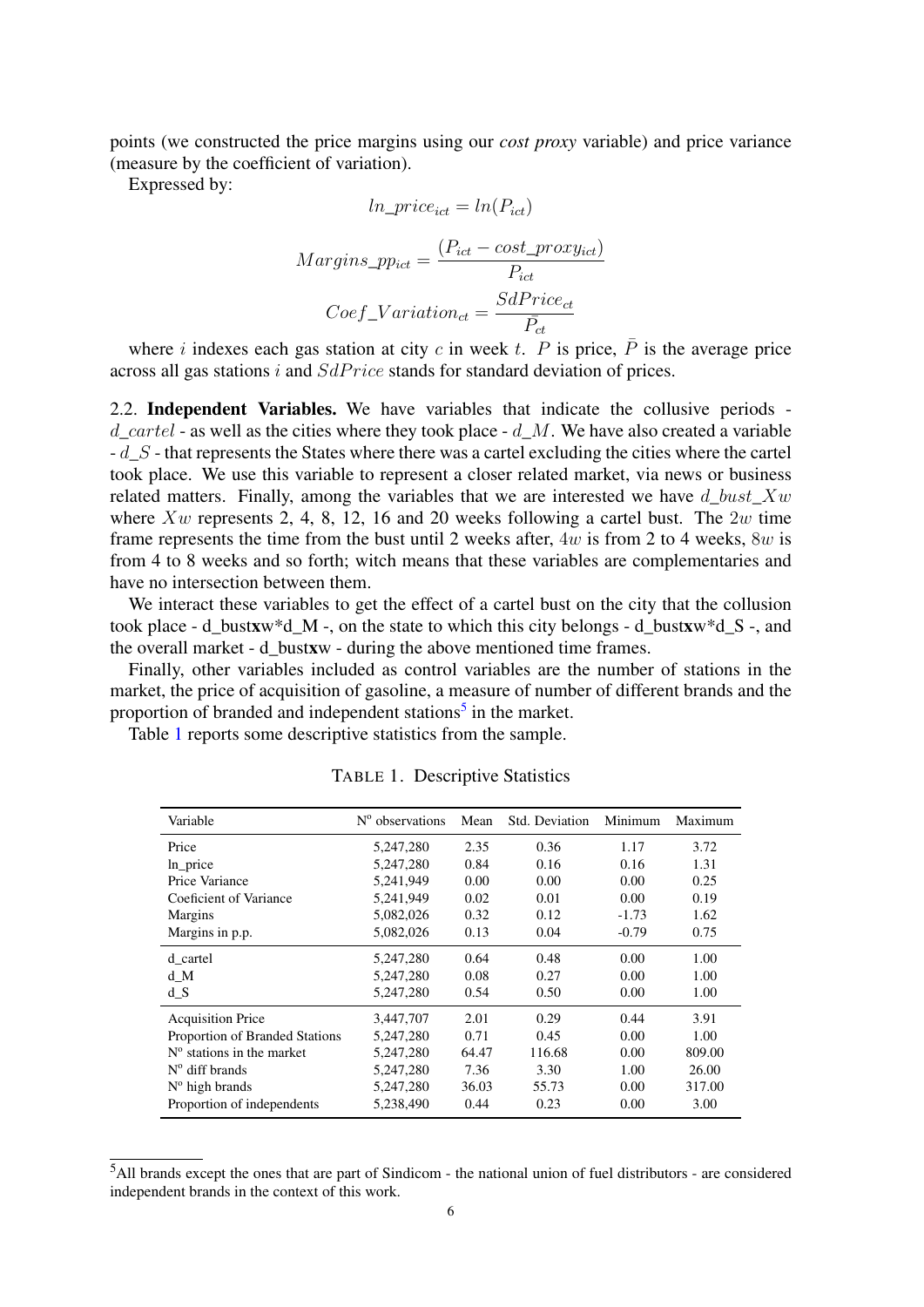#### 3. RESULTS

We are interested in the effect that a cartel bust has on price, price margin and price variability in the municipality that it took place, in the in-state municipalities (closer cities) and in out-of-state municipalities. As well as how this effect, if existent, behaves over time.

For that we estimate the following model using cross-section as well as panel data. We also estimate the models in aggregate terms, that is, using each city's weekly average variable to check if the results hold in aggregate terms.

$$
Y_{it} = \beta_0 + \beta_1 * cartel_{ict} + \beta_2 * cartel_{ict} * d_M_{ict} + \beta_3 * cartel_{ict} * d_S_{ict} + \Gamma * d_Lbust \mathbf{x} w_{ict} + \Theta * d_Lbust \mathbf{x} w_{ict} * d_M_{ict} + \Omega * d_Lbust \mathbf{x} w_{ict} * d_S_{ict}
$$
\n
$$
(1) \quad +\alpha * controls + \mu_i + \delta_t + \epsilon_{it}
$$

where:

 $Y_{it}$  can be price (ln\_price), price margins ( $Margins\_pp$ ) or price dispersion  $(Coef_{\neg}Variation)$  depending on the equation;

 $cartel_{it}$  is a cartel dummy that equal 1 for the weeks when there was an operating cartel and zero otherwise;

d\_Members is a dummy that equals to 1 for the gas stations that took part in the collusive agreement and zero otherwise. When the Union was responsible for organizing the cartel I assume all the gas stations were involved in the agreement and so all the gas stations operating in that municipality at that time were considered members;

 $d_{\perp}M$  is a dummy that equals to 1 for the gas stations operating in the municipalities where a collusion took place at some point in time (excluding the gas station that were members of the cartel) and zero otherwise. When all the gas stations took place in the agreement (case in which the cartel was organized by the Union) this variable is zero for the municipality since the effect of the cartel bust in the municipality excluding the cartel members is nil.

 $d_{\mathcal{L}}S$  is a dummy that equal 1 for all municipalities inside the State where there was a cartel except for the city where the cartel actually happened (since they are represented by  $d_M$ ) and zero otherwise.

 $d\_bustxw_{it}$  is the dummy variables that indicate the time after a cartel bust, where xw can represent weeks 2 (0-2 weeks following the bust), 4 (2-4 weeks following the bust), 8 (4-8 weeks following the bust), 12 (8-12 weeks following the bust), 16 (12-16 weeks following the bust) and 20 (16-20 weeks following the bust) as described above. The dummies are equal to 1 for the x weeks appointed following a cartel bust (for the entire sample) and zero otherwise;

 $\mu_i$  is the gas station fixed effect in the panel version and is the municipality's fixed effect in the cross-section version;

 $\delta_t$  is the time fixed effect (weekly measured);

 $\epsilon_{ict}$  is the error term.

Table [2](#page-7-0) reports the results from our estimates. Columns (1) and (2) are estimated in cross-section data using city's fixed effects. In addition, columns (2) incorporates time fixed effects. Columns (3) and (4) are estimated using panel data with gas station fixed effects, with (4) adding time fixed effects.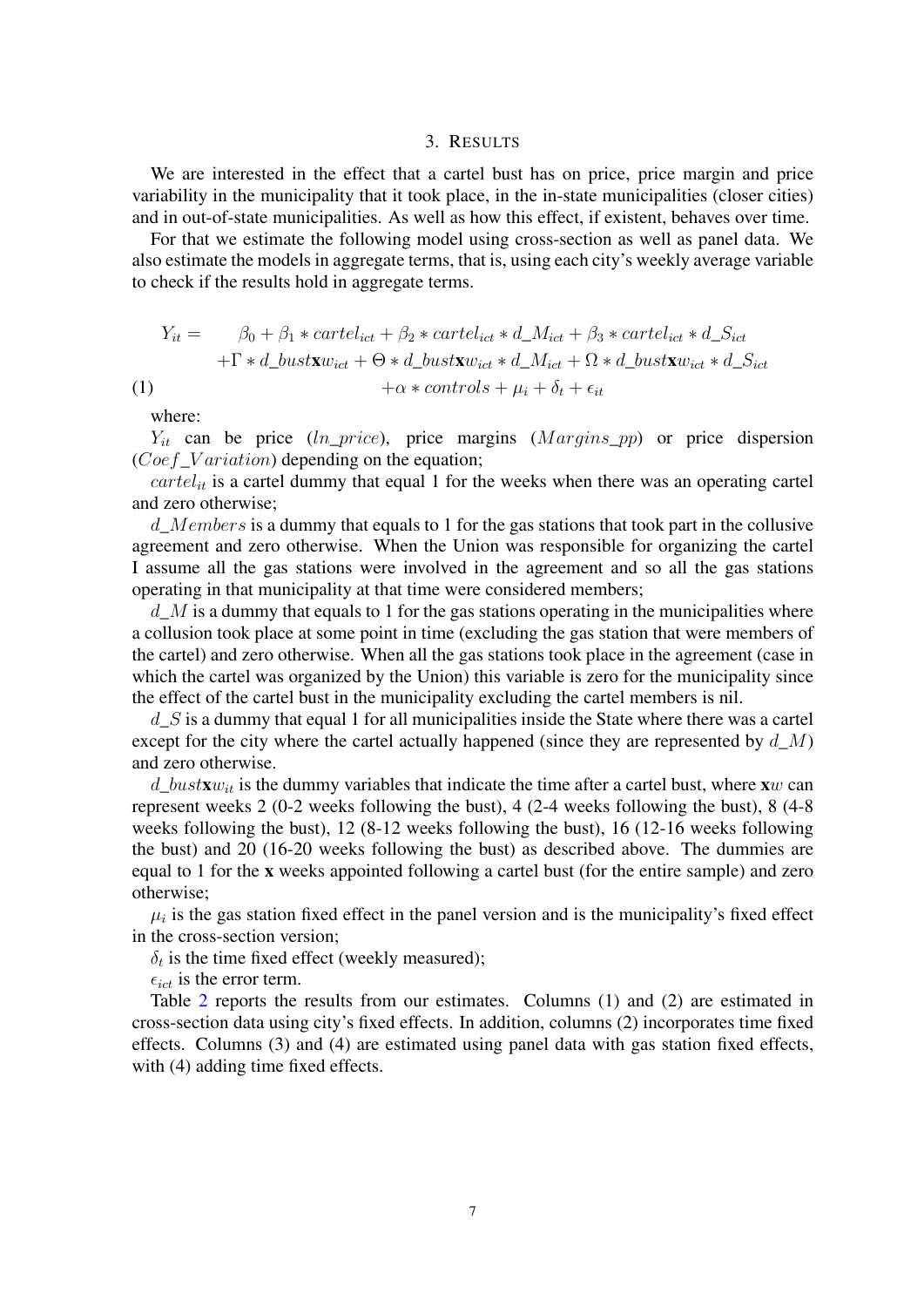<span id="page-7-0"></span>

|                                   |               | ln_price          |             |            |             | margins_pp    |            |                   |             | Coef Variation |             |                   |  |  |
|-----------------------------------|---------------|-------------------|-------------|------------|-------------|---------------|------------|-------------------|-------------|----------------|-------------|-------------------|--|--|
|                                   | cross section |                   | panel       |            |             | cross section |            | panel             |             | cross section  |             | panel             |  |  |
|                                   | (1)           | (2)               | (3)         | (4)        | (1)         | (2)           | (3)        | (4)               | (1)         | (2)            | (3)         | (4)               |  |  |
| d_cartel_d_M                      | $0.015***$    | $0.016***$        | $0.013**$   | $0.014**$  | $0.013***$  | $0.012***$    | $0.011***$ | $0.011***$        | 0.001       | 0.001          | 0.001       | 0.001             |  |  |
|                                   | (0.005)       | (0.005)           | (0.005)     | (0.006)    | (0.004)     | (0.004)       | (0.004)    | (0.004)           | (0.002)     | (0.002)        | (0.002)     | (0.002)           |  |  |
| d_cartel_d_S                      | $-0.007***$   | 0.002             | $-0.005**$  | $0.004*$   | $-0.005***$ | $-0.005***$   | $-0.004**$ | $-0.004**$        | $0.003***$  | $0.004***$     | $0.002***$  | $0.003***$        |  |  |
|                                   | (0.002)       | (0.002)           | (0.002)     | (0.002)    | (0.002)     | (0.002)       | (0.002)    | (0.002)           | (0.001)     | (0.001)        | (0.001)     | (0.001)           |  |  |
| d_bust_2w $(1-2$ weeks)           | $0.001**$     | $-0.014$          | 0.001       | $-0.035$   | $0.001***$  | $0.003*$      | $0.001***$ | $-0.049$          | $-0.000$    | $-0.000$       | $-0.000$    | 0.011             |  |  |
|                                   | (0.000)       | $\left( .\right)$ | (0.000)     | (3.364)    | (0.000)     | (0.001)       | (0.000)    | (0.368)           | (0.000)     | (0.043)        | (0.000)     | $\left( .\right)$ |  |  |
| d bust $2w d M (1-2 weeks)$       | $-0.001$      | $-0.002$          | $-0.001$    | $-0.001$   | $-0.001$    | $-0.001$      | $-0.001$   | $-0.001$          | 0.001       | 0.001          | 0.001       | 0.001             |  |  |
|                                   | (0.002)       | (0.002)           | (0.002)     | (0.002)    | (0.002)     | (0.002)       | (0.002)    | (0.002)           | (0.001)     | (0.001)        | (0.001)     | (0.001)           |  |  |
| d_bust_2w_d_S $(1-2$ weeks)       | $-0.000$      | 0.001             | 0.000       | $0.001*$   | $-0.001$    | $-0.001$      | $-0.000$   | $-0.000$          | $0.001***$  | $0.001***$     | $0.001**$   | $0.001***$        |  |  |
|                                   | (0.000)       | (0.001)           | (0.000)     | (0.000)    | (0.000)     | (0.000)       | (0.000)    | (0.000)           | (0.000)     | (0.000)        | (0.000)     | (0.000)           |  |  |
| d bust $4w(2-4 \text{ weeks})$    | $-0.001**$    | 0.025             | $-0.001***$ | $-0.007$   | 0.000       | $0.009***$    | 0.000      | 0.000             | $-0.000$    | 0.001          | $-0.000$    | 0.011             |  |  |
|                                   | (0.000)       | $\lambda$         | (0.000)     | (3.319)    | (0.000)     | (0.001)       | (0.000)    | $\left( .\right)$ | (0.000)     | (0.032)        | (0.000)     | $\left( .\right)$ |  |  |
| d bust $4w d M (2-4 weeks)$       | $-0.000$      | $-0.000$          | 0.000       | 0.000      | $-0.000$    | 0.000         | 0.000      | 0.000             | $-0.001$    | $-0.001$       | $-0.001$    | $-0.001$          |  |  |
|                                   | (0.002)       | (0.002)           | (0.002)     | (0.002)    | (0.002)     | (0.002)       | (0.002)    | (0.002)           | (0.001)     | (0.001)        | (0.001)     | (0.001)           |  |  |
| $d_l$ bust_4w_d_S (2-4 weeks)     | $-0.000$      | 0.000             | $-0.000$    | 0.000      | $-0.000$    | $-0.000$      | $-0.000$   | $-0.000$          | $0.001***$  | $0.001***$     | $0.001***$  | $0.001***$        |  |  |
|                                   | (0.001)       | (0.001)           | (0.001)     | (0.001)    | (0.000)     | (0.000)       | (0.000)    | (0.000)           | (0.000)     | (0.000)        | (0.000)     | (0.000)           |  |  |
| d_bust_8w $(5-8$ weeks)           | 0.000         | 0.003             | 0.000       | $-0.037$   | $0.001***$  | $0.010***$    | $0.001**$  | 0.001             | $0.000**$   | $-0.001$       | $0.000**$   | 0.006             |  |  |
|                                   | (0.000)       | $\left( .\right)$ | (0.000)     | (2.177)    | (0.000)     | (0.001)       | (0.000)    | (0.060)           | (0.000)     | (0.077)        | (0.000)     | (0.024)           |  |  |
| d bust 8w d $M$ (5-8 weeks)       | $-0.004**$    | $-0.004**$        | $-0.004**$  | $-0.004**$ | $-0.003*$   | $-0.003*$     | $-0.003*$  | $-0.003*$         | 0.001       | 0.001          | 0.001       | 0.000             |  |  |
|                                   | (0.002)       | (0.002)           | (0.002)     | (0.002)    | (0.002)     | (0.002)       | (0.002)    | (0.001)           | (0.001)     | (0.001)        | (0.000)     | (0.000)           |  |  |
| d_bust_8w_d_S $(5-8$ weeks)       | 0.000         | 0.001             | 0.001       | $0.001*$   | 0.000       | 0.000         | 0.001      | 0.001             | $0.000*$    | $0.000**$      | $0.000*$    | $0.000*$          |  |  |
|                                   | (0.001)       | (0.001)           | (0.001)     | (0.001)    | (0.000)     | (0.000)       | (0.000)    | (0.000)           | (0.000)     | (0.000)        | (0.000)     | (0.000)           |  |  |
| d_bust_ $12w(9-12$ weeks)         | $0.001*$      | $-0.039$          | 0.001       | $-0.005$   | $0.001***$  | $0.006***$    | $0.001***$ | $-0.053$          | $-0.000$    | 0.000          | 0.000       | $-0.005$          |  |  |
|                                   | (0.000)       | $\left( .\right)$ | (0.000)     | (2.247)    | (0.000)     | (0.002)       | (0.000)    | (0.142)           | (0.000)     | (0.014)        | (0.000)     | $\left( .\right)$ |  |  |
| d bust $12w$ d M $(9-12$ weeks)   | $-0.003$      | $-0.004*$         | $-0.003$    | $-0.004*$  | $-0.002$    | $-0.002$      | $-0.002$   | $-0.002$          | $0.002***$  | $0.002***$     | $0.002***$  | $0.002***$        |  |  |
|                                   | (0.002)       | (0.002)           | (0.002)     | (0.002)    | (0.001)     | (0.002)       | (0.001)    | (0.001)           | (0.001)     | (0.001)        | (0.001)     | (0.000)           |  |  |
| d_bust_ $12w_d$ _d_S (9-12 weeks) | 0.000         | 0.001             | 0.001       | $0.001*$   | $-0.000$    | $-0.000$      | 0.000      | 0.000             | $0.000*$    | $0.000**$      | $0.000*$    | $0.000*$          |  |  |
|                                   | (0.001)       | (0.001)           | (0.001)     | (0.001)    | (0.000)     | (0.000)       | (0.000)    | (0.000)           | (0.000)     | (0.000)        | (0.000)     | (0.000)           |  |  |
| d bust $16w(13-16$ weeks)         | $-0.003***$   | $-0.000$          | $-0.003***$ | $-0.005$   | $-0.000$    | $0.018***$    | $-0.001$   | $-0.059$          | 0.000       | 0.003          | 0.000       | 0.001             |  |  |
|                                   | (0.000)       | $\lambda$         | (0.000)     | (1.195)    | (0.000)     | (0.002)       | (0.000)    | $\left( .\right)$ | (0.000)     | (0.056)        | (0.000)     | $\lambda$         |  |  |
| d bust $16w$ d M $(13-16$ weeks)  | $-0.002$      | $-0.002$          | $-0.002$    | $-0.002$   | $-0.002$    | $-0.002$      | $-0.002$   | $-0.001$          | 0.000       | 0.000          | 0.000       | $-0.000$          |  |  |
|                                   | (0.002)       | (0.002)           | (0.002)     | (0.002)    | (0.002)     | (0.002)       | (0.002)    | (0.002)           | (0.001)     | (0.001)        | (0.001)     | (0.001)           |  |  |
| d_bust_16w_d_S (13-16 weeks)      | $-0.001$      | 0.001             | $-0.001$    | 0.001      | $-0.001**$  | $-0.001**$    | $-0.001*$  | $-0.001$          | 0.000       | 0.000          | 0.000       | 0.000             |  |  |
|                                   | (0.001)       | (0.001)           | (0.001)     | (0.001)    | (0.000)     | (0.000)       | (0.000)    | (0.000)           | (0.000)     | (0.000)        | (0.000)     | (0.000)           |  |  |
| $d_l$ bust $20w(17-20$ weeks)     | $-0.002***$   | 0.031             | $-0.002***$ | $-0.011$   | $-0.001**$  | $-0.003***$   | $-0.001**$ | 0.014             | $-0.001***$ | $-0.002$       | $-0.001***$ | 0.005             |  |  |
|                                   | (0.000)       | $\lambda$         | (0.000)     | (5.290)    | (0.000)     | (0.001)       | (0.000)    | (0.054)           | (0.000)     | (0.049)        | (0.000)     | $\left( .\right)$ |  |  |
| d bust $20w$ d M $(17-20$ weeks)  | $-0.001$      | $-0.001$          | $-0.001$    | $-0.000$   | $-0.000$    | $-0.000$      | $-0.000$   | $-0.000$          | $-0.000$    | $-0.000$       | $-0.000$    | $-0.000$          |  |  |
|                                   | (0.002)       | (0.002)           | (0.002)     | (0.002)    | (0.001)     | (0.001)       | (0.001)    | (0.001)           | (0.001)     | (0.001)        | (0.001)     | (0.001)           |  |  |
| d_bust_20w_d_S $(17-20$ weeks)    | $-0.001**$    | $-0.000$          | $-0.001*$   | $-0.000$   | $-0.001**$  | $-0.001**$    | $-0.001*$  | $-0.001*$         | 0.000       | 0.000          | 0.000       | 0.000             |  |  |
|                                   | (0.001)       | (0.001)           | (0.001)     | (0.001)    | (0.000)     | (0.000)       | (0.001)    | (0.000)           | (0.000)     | (0.000)        | (0.000)     | (0.000)           |  |  |

TABLE 2. Results: Cartel Bust effect on time and space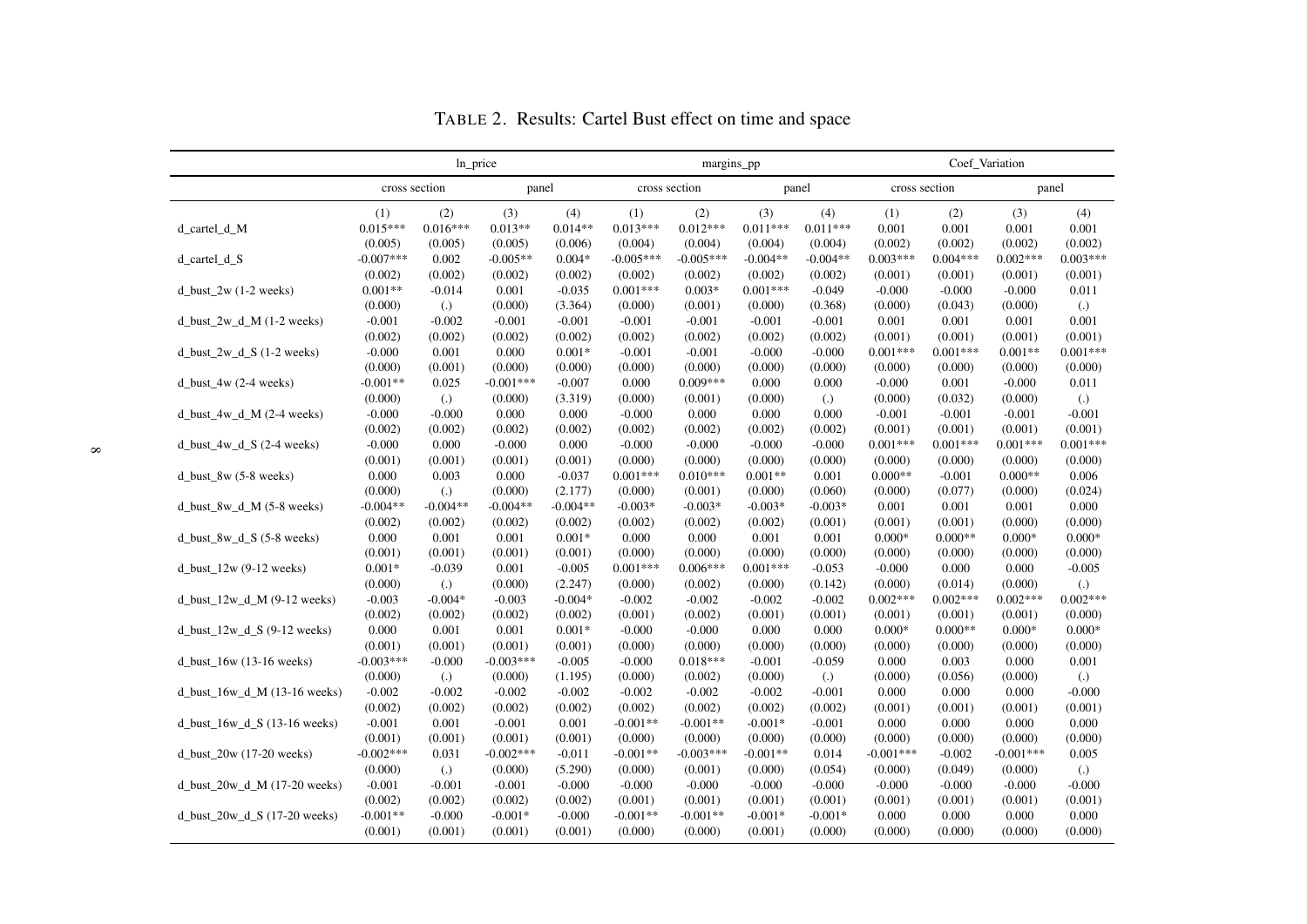|                           |             | ln_price          |             |                   |            |               | margins_pp |                   |            | Coef Variation |            |                   |  |
|---------------------------|-------------|-------------------|-------------|-------------------|------------|---------------|------------|-------------------|------------|----------------|------------|-------------------|--|
|                           |             | cross section     | panel       |                   |            | cross section |            | panel             |            | cross section  |            | panel             |  |
|                           | (1)         | (2)               | (3)         | (4)               | (1)        | (2)           | (3)        | (4)               | (1)        | (2)            | (3)        | (4)               |  |
| controls                  | yes         | yes               | yes         | yes               | yes        | yes           | yes        | yes               | yes        | yes            | yes        | yes               |  |
| city fixed effects        | no          | no                | no          | no                | no         | no            | no         | no                | no         | no             | no         | no                |  |
| gas station fixed effects | yes         | yes               | yes         | yes               | yes        | yes           | yes        | yes               | yes        | yes            | yes        | yes               |  |
| time fixed effects        | no          | yes               | no          | yes               | no         | yes           | no         | yes               | no         | yes            | no         | yes               |  |
| Constant                  | $-2.117***$ | $-1.580$          | $-0.108***$ | 0.087             | $0.222***$ | $-0.949***$   | $0.144***$ | 0.191             | $0.026***$ | $0.058***$     | $0.036***$ | 0.051             |  |
|                           | (0.041)     | $\left( .\right)$ | (0.006)     | $\left( .\right)$ | (0.003)    | (0.040)       | (0.001)    | $\left( .\right)$ | (0.002)    | (0.017)        | (0.002)    | $\left( .\right)$ |  |
| <b>Observations</b>       | 5,074,512   | 5,074,512         | 5,074,512   | 5,074,512         | 5,074,512  | 5,074,512     | 5,074,512  | 5,074,512         | 5,071,341  | 5,071,341      | 5,071,341  | 5,071,341         |  |
| R-squared                 | 0.943       | 0.951             | 0.927       | 0.940             | 0.357      | 0.401         | 0.015      | 0.102             | 0.540      | 0.555          | 0.028      | 0.061             |  |
| Number of cod id          |             |                   | 32,462      | 32,462            |            |               | 32,462     | 32,462            |            |                | 32,431     | 32,431            |  |

Table 2 (continued). Results: Cartel Bust effect on time and space

Note: Robust standard errors in parentheses \*\*\* p<0.01, \*\* p<0.05, \* p<0.1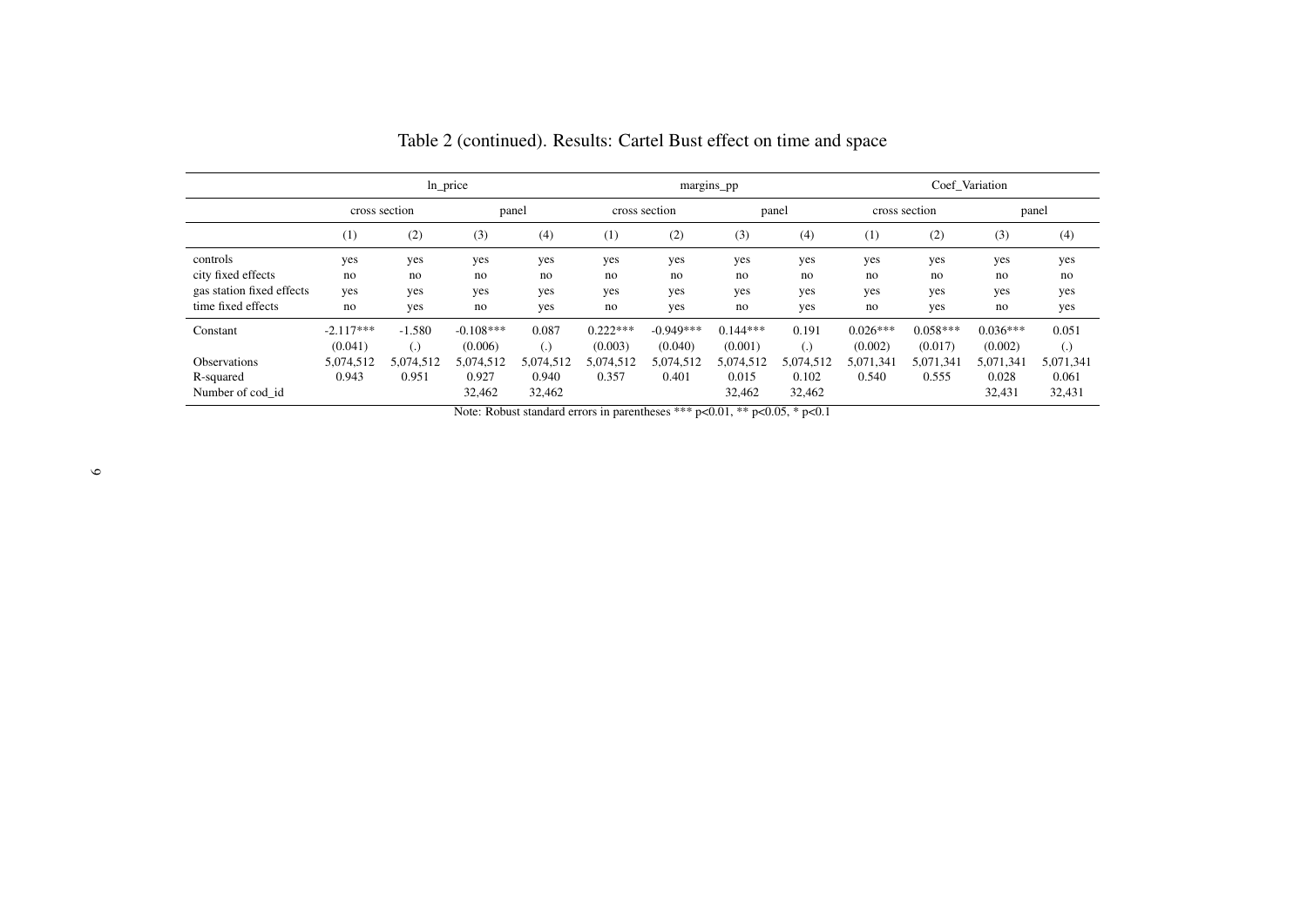From the results regarding prices, we obtain that during a cartel, prices tend to be higher in the municipalities where the collusion takes place, but also in the State to which they belong as it can be seen in equation (4) which includes time fixed effects. Following our intuition, the effect is larger at the municipality than at the State level but we can still observe a negative externality from the anti-competitive agreement on the geographically nearby markets. Following the cartel bust we observe that the collusive market's price immediately reverts to the national average. The non-significance of the coefficient in any direction (positive or negative) indicates that there is no shift of the city in relation to the overall market. There is, nonetheless, a shift towards the average.

The variable  $d\_bust2w_{ict} * d\_S_{ict}$  indicates that immediately following a cartel uncover the other state municipalities still charge prices above the market average but is effect is dissipated after only two weeks. This is most likely due to the time news take to arrive to more distant locations. We also notice that during weeks 5 till 12 following a cartel bust gasoline prices in the cities that were colluding are significantly below average, but other than that, the effect of an antitrust investigation and operation seems to have no impact of reducing prices below average in the municipality, state or national levels, even though it is successful in reverting prices back to the market average. This is seen by noticing that the interaction variables on city and State -  $d\_bustxw_{ict} * d\_M_{ict}$  and  $d\_bustxw_{ict} * d\_S_{ict}$  - are not significantly different from zero and neither is the bust variable -  $d\_bustxw_{ict}$ . With that, we take that the deterrence effect on the extensive market is non existent, but it is successful in preventing prices in the cities and state municipalities to remain above the market average.

Moving to the analysis of price margins we observe that margins are consistently higher in the cartel municipalities but lower in-State municipalities. It is also interesting to notice that the coefficient on  $d$  cartel - negative and significant - indicates that the cartel period is a time for low price margins in the overall market, that is, cartel periods are periods where the overall market tend be experiencing below average margins, although this result is not sustained in the panel estimation with time fixed effects. With respect to the deterrence affect post-bust, again we observe a reverse to overall market price margin on the municipality and also in the in-State markets. Columns (1) through (3) indicate that there is an increase in the overall market price margin average during this period with respect to the overall market during periods not affected by a cartel or a cartel bust. This is seen by the coefficients in the out-of-state variables -  $d\_bustxw_{ict}$  - that are positive and significant.

Finally, the results regarding price variance are not very conclusive. The cartel variables indicate that during collusive periods the overall market is undertaking a lower variance period and that the municipality where the cartel took place does not behave different than the national market, that is, it doesn't stray far from the market rule, although this is not sustained when we include time fixed effects on the equations. Independently of the equation, the in-state municipalities clearly have higher dispersion of prices than the overall market which would indicate that the nearby cities are not influenced by the collusive agreement. The same pattern is repeated after the bust with the in-state municipalities having higher dispersion and the collusive and the overall market behaving like the period unaffected by a cartel or its bust. It is only 9th week following a cartel that the collusive market seem to increase its price variance, which doesn't last after the 12th week.

The explanation we find for this rather odd results considering price variance is that: (i) these cartels in most cases are not perfect cartels in the sense that all the gas stations in that market participate, but rather some of the competitors fix prices through agreements which implies that variance not necessarily decreases substantially; (ii) once the cartel is uncover, the competitors, including the ones that did not participate on the cartel feel threatened and for that matter tend to avoid deviate from the market norm.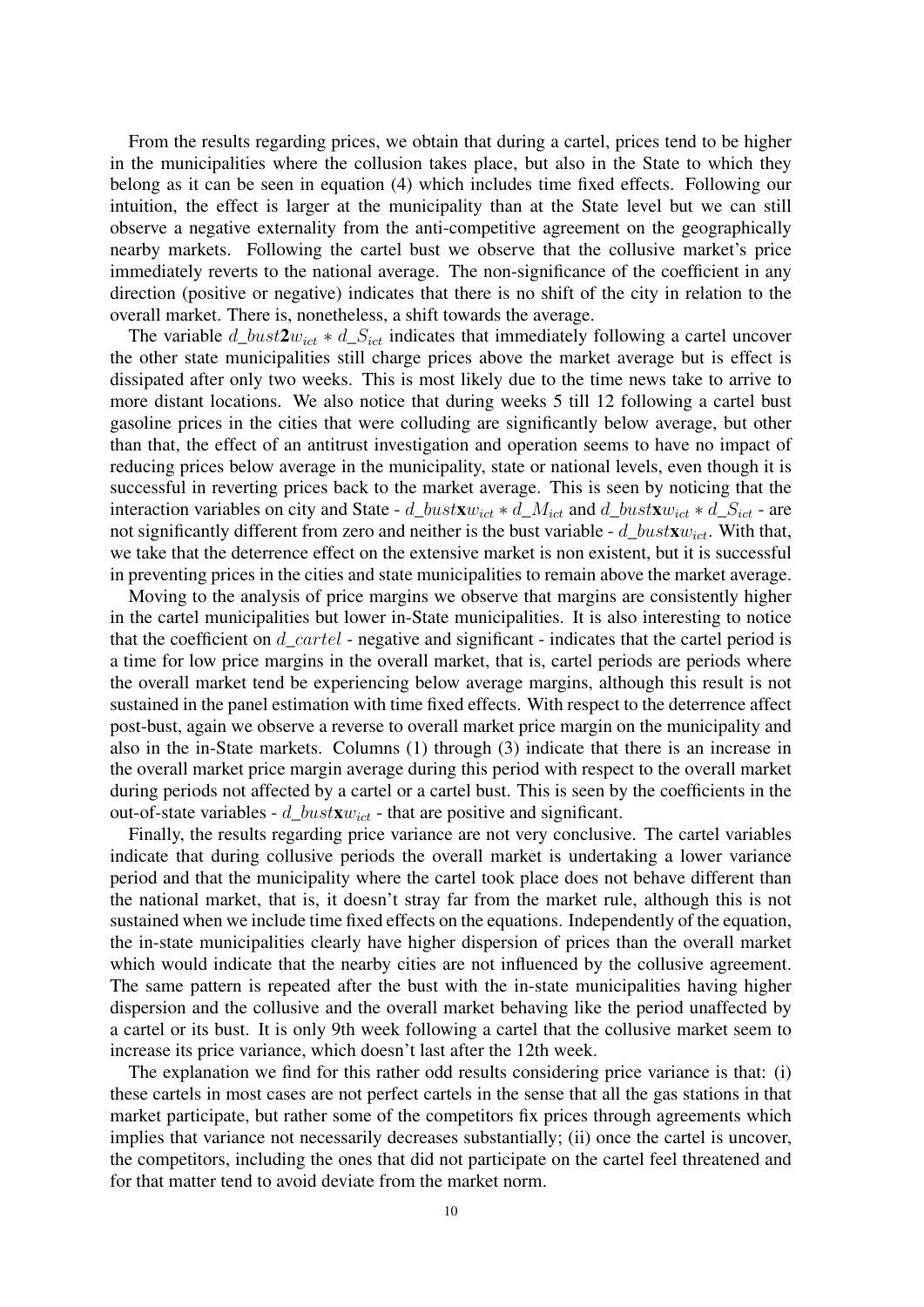Overall, we conclude that: (i) during cartel period the anti-competitive agreement seem to generate a negative externality on its neighbors in terms of prices even though it doesn't translate into higher margins than the overall market (represented here by the municipalities in the same State); (ii) this cannot be evidenced by lower price variance as we would expect it would; and (iii) the deterrence effect of a cartel bust seem to work on the city and the State where the cartel took place as to revert the price and margin to the market average but not reducing them. This effect is sustained over time since prices and margins don't rise again, however, it is lost in space - it does not reach further markets - as evidences by the non-significance of the out-of-state variables - d\_bustx $w_{ict}$ .

3.1. Robustness Check. We now turn to a robustness check where instead of representing the post bust period with dummy variables we try to model the price, margins and variance trend trajectory for the 20 weeks following the uncover of a cartel. We create a variable  $t$  that is defined as the current week minus the week when the cartel was busted for the interval up to 20 weeks after the bust; assuming value zero before and after this period. We then calculate the quadratic and the cubic terms of it and include them when they help to better specify the path followed by the variables after the bust. In addition, we interact with the dummy for municipality and in-state municipalities in the same fashion as previously done.

<span id="page-10-0"></span>Thus, we estimate the equation below:

$$
Y_{it} = \beta_0 + \beta_1 * cartel_{ict} + \beta_2 * cartel_{ict} * d\_M_{ict} + \beta_3 * cartel_{ict} * d\_S_{ict} + \Gamma * trend_{ict} + \Theta * trend_{ict} * d\_M_{ict} + \Omega * trend_{ict} * d\_S_{ict}
$$
\n
$$
(2) \qquad +\alpha * controls + \mu_i + \delta_t + \epsilon_{it}
$$

where  $trend_{ict}$  can be t,  $t^2$  and/or  $t^3$ .

Table [4](#page-11-0) presents the results for equation [2.](#page-10-0) For the price equations we confirm the result that the collusion agreement has negative externalities on the in-state markets, translated here by positive and significant coefficients on the  $cartel_{ict} * d\_S_{ict}$  variable. The trajectory of prices post cartel uncover indicate that prices initiate a trend of decrease in prices at an essentially constant rate, but the same cannot be said about the deterrence effect in other markets, in-state or out-of-state. This would translate into the fact that the uncover of a cartel has no significant impact in terms of deterrence in the markets except for the one where the collusion took place. The exact same conclusions can be taken when we analyze market margins.

In regards to the coefficient of variation we can't identify any difference between the variation in the collusive market and the more distant markets during cartel period, whilst the in-state markets present higher price variance. Still, the post bust period maintains the same behavior. With respect to the price variance in the in-state markets it presents a positive and significant trajectory of price variance but the coefficients are essentially zero.

We have also estimated the models using the data collapse on weekly average variables and with city fixed effect as oppose to gas station fixed effects. The results are fairly similar and corroborate the pattern seen in the disaggregate data.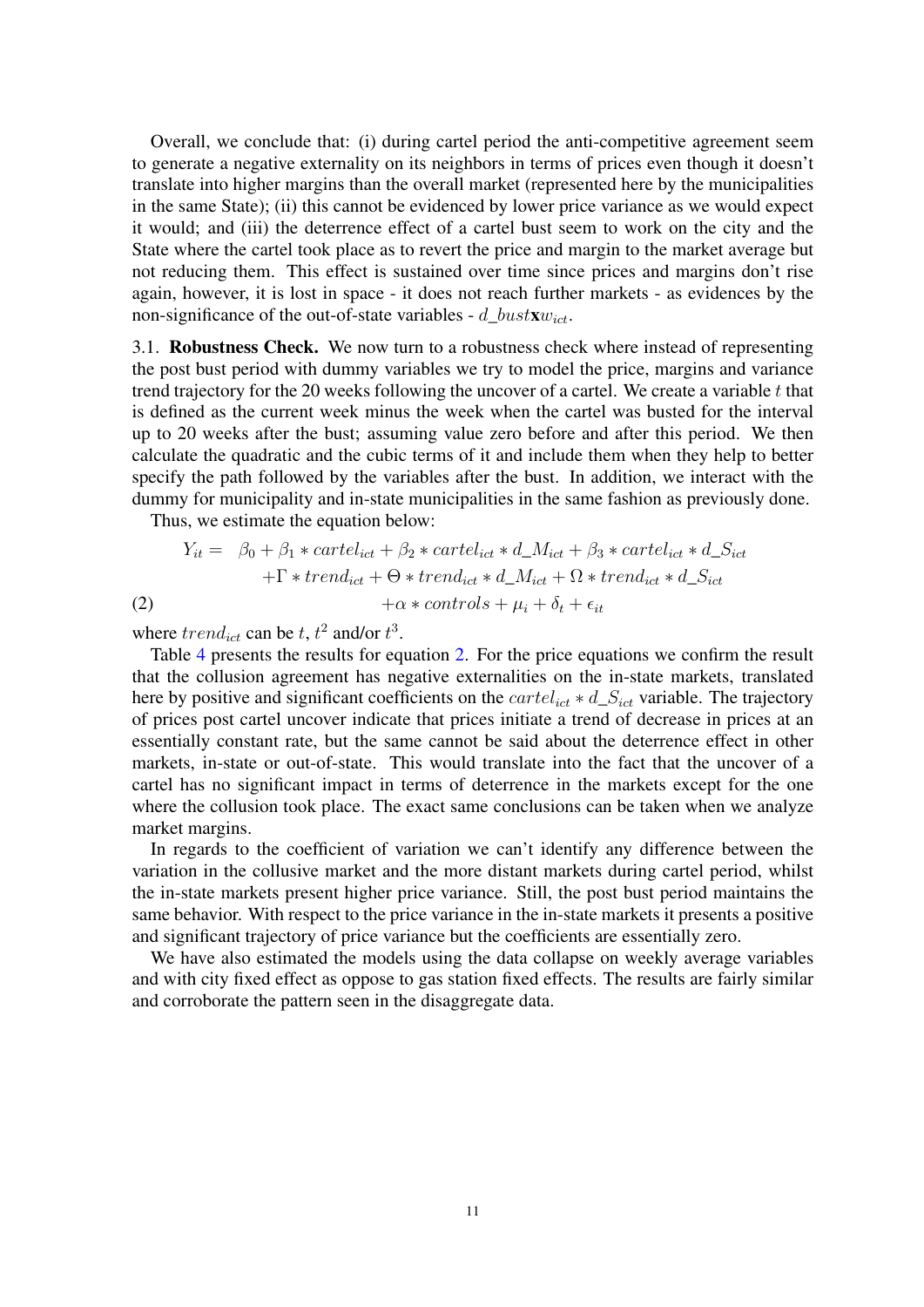<span id="page-11-0"></span>

|                                                 |                        | Coef_variation<br>ln_price<br>Margins_pp |                              |                               |                        |                         |                              |                               | cross section<br>panel<br>(1)<br>(3)<br>(2)<br>$-0.015$<br>$-0.003***$<br>(0.015)<br>(0.001)<br>0.001<br>0.001<br>0.001<br>(0.002)<br>(0.002)<br>$0.004***$<br>$0.002***$<br>(0.001)<br>(0.001)<br>0.001<br>$-0.000*$<br>$\left( .\right)$<br>(0.000)<br>0.000<br>0.000<br>0.000<br>(0.000)<br>(0.000)<br>$0.001***$<br>$0.001***$<br>(0.000)<br>(0.000)<br>$-0.000$<br>$0.000*$<br>(0.001)<br>(0.000)<br>$-0.000$<br>$-0.000$<br>$-0.000$<br>(0.000)<br>(0.000)<br>$-0.000***$<br>$-0.000$ ***<br>(0.000)<br>(0.000)<br>(0.000)<br>0.000<br>$-0.000**$<br>(0.000)<br>(0.000)<br>(0.000)<br>0.000<br>0.000<br>0.000<br>(0.000)<br>(0.000)<br>(0.000)<br>$0.000***$<br>$0.000***$<br>(0.000)<br>(0.000)<br>yes<br>yes<br>yes<br>yes<br>yes<br>yes<br>yes<br>yes<br>yes<br>$\rm{no}$<br>no<br>yes |                       |                              |                               |
|-------------------------------------------------|------------------------|------------------------------------------|------------------------------|-------------------------------|------------------------|-------------------------|------------------------------|-------------------------------|-------------------------------------------------------------------------------------------------------------------------------------------------------------------------------------------------------------------------------------------------------------------------------------------------------------------------------------------------------------------------------------------------------------------------------------------------------------------------------------------------------------------------------------------------------------------------------------------------------------------------------------------------------------------------------------------------------------------------------------------------------------------------------------------------|-----------------------|------------------------------|-------------------------------|
|                                                 |                        | cross section                            |                              | panel                         |                        | cross section           |                              | panel                         |                                                                                                                                                                                                                                                                                                                                                                                                                                                                                                                                                                                                                                                                                                                                                                                                 |                       |                              |                               |
|                                                 | (1)                    | (2)                                      | (3)                          | (4)                           | (1)                    | (2)                     | (3)                          | (4)                           |                                                                                                                                                                                                                                                                                                                                                                                                                                                                                                                                                                                                                                                                                                                                                                                                 |                       |                              | (4)                           |
| d_cartel                                        | 0.000<br>(0.002)       | $0.028***$<br>(0.003)                    | $-0.001$<br>(0.002)          | 0.122<br>(4.112)              | $-0.004**$<br>(0.002)  | $-0.002$<br>(0.003)     | $-0.004***$<br>(0.001)       | $-0.019$<br>$\lambda$         | $-0.003***$<br>(0.001)                                                                                                                                                                                                                                                                                                                                                                                                                                                                                                                                                                                                                                                                                                                                                                          |                       |                              | $-0.013$<br>$\left( .\right)$ |
| d_cartel_d_M                                    | $0.015***$<br>(0.005)  | $0.016***$<br>(0.005)                    | $0.013**$<br>(0.005)         | $0.014**$<br>(0.005)          | $0.013***$<br>(0.004)  | $0.012***$<br>(0.004)   | $0.011***$<br>(0.004)        | $0.011***$<br>(0.004)         | (0.002)                                                                                                                                                                                                                                                                                                                                                                                                                                                                                                                                                                                                                                                                                                                                                                                         |                       |                              | 0.001<br>(0.002)              |
| d_cartel_d_S                                    | $-0.007***$<br>(0.002) | 0.002<br>(0.002)                         | $-0.005**$<br>(0.002)        | $0.004*$<br>(0.002)           | $-0.006***$<br>(0.002) | $-0.006***$<br>(0.002)  | $-0.004**$<br>(0.002)        | $-0.004**$<br>(0.002)         | $0.003***$<br>(0.001)                                                                                                                                                                                                                                                                                                                                                                                                                                                                                                                                                                                                                                                                                                                                                                           |                       |                              | $0.003***$<br>(0.001)         |
| t                                               | 0.000<br>(0.000)       | $-0.002***$<br>(0.000)                   | 0.000<br>(0.000)             | $-0.039$<br>$\left( .\right)$ | $0.000*$<br>(0.000)    | $-0.008***$<br>(0.001)  | 0.000<br>(0.000)             | $-0.011$<br>$\left( .\right)$ | $-0.000**$<br>(0.000)                                                                                                                                                                                                                                                                                                                                                                                                                                                                                                                                                                                                                                                                                                                                                                           |                       |                              | $-0.003$<br>(0.471)           |
| $t_d_M$                                         | $-0.001**$<br>(0.001)  | $-0.001**$<br>(0.001)                    | $-0.001**$<br>(0.000)        | $-0.001**$<br>(0.001)         | $-0.001**$<br>(0.000)  | $-0.001**$<br>(0.000)   | $-0.001**$<br>(0.000)        | $-0.001**$<br>(0.000)         | (0.000)                                                                                                                                                                                                                                                                                                                                                                                                                                                                                                                                                                                                                                                                                                                                                                                         |                       |                              | 0.000<br>(0.000)              |
| $t_d_S$                                         | 0.000<br>(0.000)       | 0.000<br>(0.000)                         | 0.000<br>(0.000)             | 0.000<br>(0.000)              | 0.000<br>(0.000)       | 0.000<br>(0.000)        | 0.000<br>(0.000)             | 0.000<br>(0.000)              | $0.001***$<br>(0.000)                                                                                                                                                                                                                                                                                                                                                                                                                                                                                                                                                                                                                                                                                                                                                                           |                       |                              | $0.000***$<br>(0.000)         |
| $t_2$                                           | $-0.000**$<br>(0.000)  | $0.000***$<br>(0.000)                    | $-0.000*$<br>(0.000)         | 0.002<br>$\lambda$            | $-0.000$<br>(0.000)    | $0.000***$<br>(0.000)   | $-0.000$<br>(0.000)          | 0.000<br>(.)                  | $0.000*$<br>(0.000)                                                                                                                                                                                                                                                                                                                                                                                                                                                                                                                                                                                                                                                                                                                                                                             |                       |                              | 0.000<br>(0.064)              |
| $t_2_d_M$                                       | $0.000*$<br>(0.000)    | $0.000**$<br>(0.000)                     | $0.000*$<br>(0.000)          | $0.000**$<br>(0.000)          | $0.000**$<br>(0.000)   | $0.000*$<br>(0.000)     | $0.000**$<br>(0.000)         | $0.000*$<br>(0.000)           | (0.000)                                                                                                                                                                                                                                                                                                                                                                                                                                                                                                                                                                                                                                                                                                                                                                                         |                       |                              | $-0.000$<br>(0.000)           |
| $t_2_d_S$                                       | $-0.000$<br>(0.000)    | $-0.000$<br>(0.000)                      | $-0.000$<br>(0.000)          | $-0.000$<br>(0.000)           | $-0.000$<br>(0.000)    | $-0.000$<br>(0.000)     | $-0.000$<br>(0.000)          | $-0.000$<br>(0.000)           | $-0.000***$                                                                                                                                                                                                                                                                                                                                                                                                                                                                                                                                                                                                                                                                                                                                                                                     |                       |                              | $-0.000***$<br>(0.000)        |
| $t_3$                                           |                        |                                          |                              |                               |                        |                         |                              |                               | $-0.000**$                                                                                                                                                                                                                                                                                                                                                                                                                                                                                                                                                                                                                                                                                                                                                                                      |                       |                              | $-0.000$<br>(0.001)           |
| $t_3_d_M$                                       |                        |                                          |                              |                               |                        |                         |                              |                               |                                                                                                                                                                                                                                                                                                                                                                                                                                                                                                                                                                                                                                                                                                                                                                                                 |                       |                              | 0.000<br>(0.000)              |
| $t_3_d_S$                                       |                        |                                          |                              |                               |                        |                         |                              |                               | $0.000***$<br>(0.000)                                                                                                                                                                                                                                                                                                                                                                                                                                                                                                                                                                                                                                                                                                                                                                           |                       |                              | $0.000***$<br>(0.000)         |
| controls                                        | yes                    | yes                                      | yes                          | yes                           | yes                    | yes                     | yes                          | yes                           |                                                                                                                                                                                                                                                                                                                                                                                                                                                                                                                                                                                                                                                                                                                                                                                                 |                       |                              | yes                           |
| city fixed effects<br>gas station fixed effects | yes                    | yes                                      | yes                          | yes                           | yes                    | yes                     | yes                          | yes                           |                                                                                                                                                                                                                                                                                                                                                                                                                                                                                                                                                                                                                                                                                                                                                                                                 |                       |                              | yes                           |
| time fixed effects                              | yes<br>$\rm{no}$       | yes<br>yes                               | yes<br>no                    | yes<br>yes                    | yes<br>no              | yes<br>yes              | yes<br>$\rm{no}$             | yes<br>yes                    |                                                                                                                                                                                                                                                                                                                                                                                                                                                                                                                                                                                                                                                                                                                                                                                                 |                       |                              | yes<br>yes                    |
| Constant                                        | $-3.142***$<br>(0.061) | $-1.492***$<br>(0.033)                   | $-0.106***$<br>(0.006)       | $-0.027$<br>(4.984)           | $0.221***$<br>(0.003)  | $-0.900$ ***<br>(0.039) | $0.143***$<br>(0.001)        | 0.194<br>$\left( .\right)$    | $0.026***$<br>(0.002)                                                                                                                                                                                                                                                                                                                                                                                                                                                                                                                                                                                                                                                                                                                                                                           | $0.057***$<br>(0.016) | $0.036***$<br>(0.002)        | 0.065<br>$\left( .\right)$    |
| Observations<br>R-squared<br>Number of cod_id   | 5,074,512<br>0.943     | 5,074,512<br>0.951                       | 5,074,512<br>0.927<br>32,462 | 5,074,512<br>0.940<br>32,462  | 5,074,512<br>0.356     | 5,074,512<br>0.401      | 5,074,512<br>0.014<br>32,462 | 5,074,512<br>0.102<br>32,462  | 5,071,341<br>0.540                                                                                                                                                                                                                                                                                                                                                                                                                                                                                                                                                                                                                                                                                                                                                                              | 5,071,341<br>0.554    | 5,071,341<br>0.027<br>32,431 | 5,071,341<br>0.061<br>32,431  |

TABLE 4. Results robustness check: Cartel Bust effect on time and space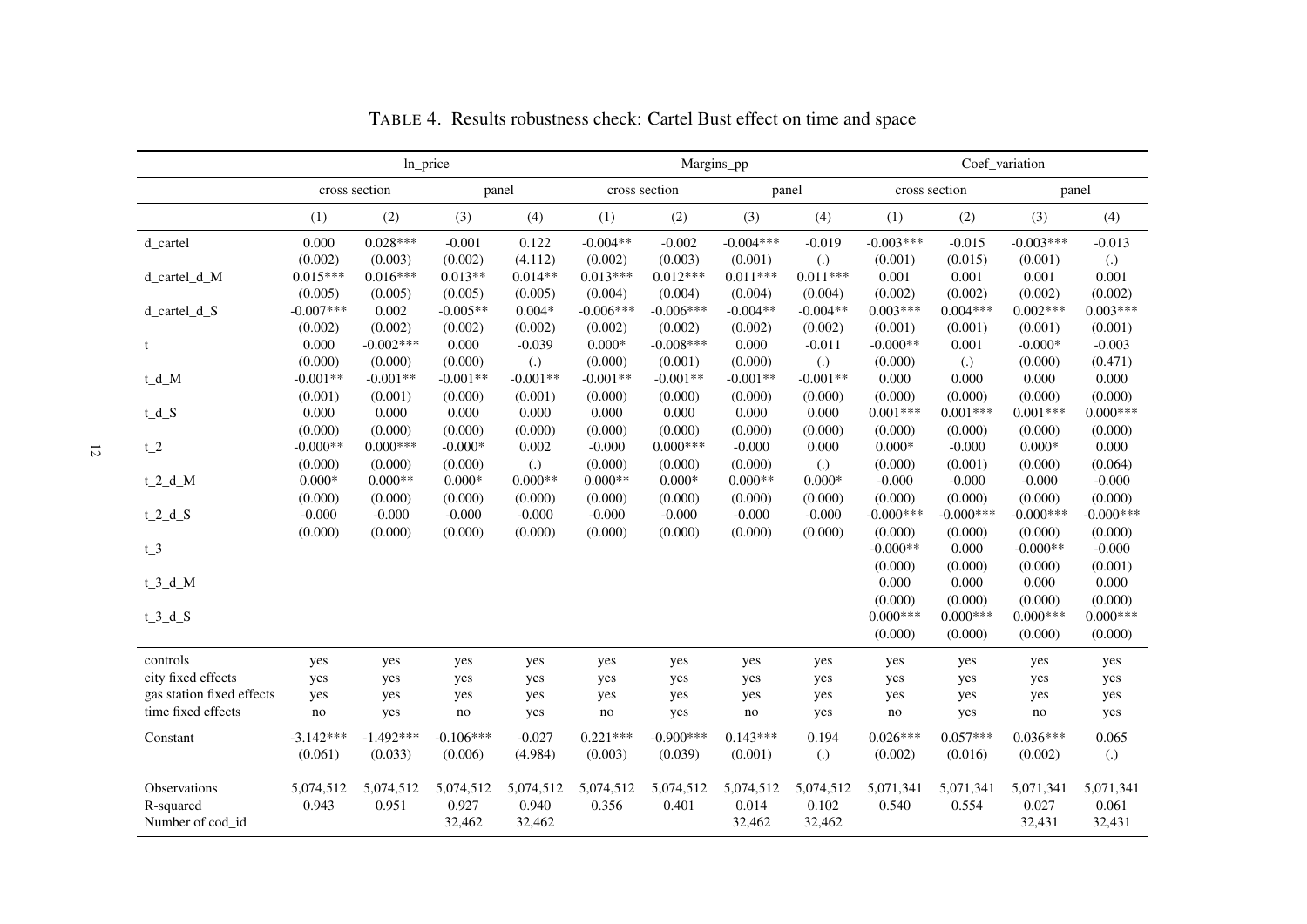#### 4. CONCLUSION

In this paper, we intended to focus on the preventive goal of anti-cartel policy. We investigated if cartel busts have an effect on prices, price margins and price variance in the future knowing that a typical feature of cartel behavior is to increase prices and margins, as well as to reduce price variance.

We believe the Brazilian case is particularly apt to study this research question because there is a federal competition policy authority, but retail gasoline price-fixing cases are typically initiated as a criminal offense at the municipal level by the local prosecutor. Also, gasoline producers and retailers have separate ownership; and while some retailers own multiple stations, downstream ownership is typically local. Finally, there is also considerable separation across states in Brazil in the way news are presented in addition to the national media.

Our results indicate that immediately after a cartel bust, price levels and price margins drop for the municipality where the collusion took place, not below the market rule but it is no longer shift upwards as it is during cartel activity, as well as for the markets that are somehow closer related to it (here expressed by the cities in the same State as the municipality where the cartel operated). The results for price variance, nonetheless, are inconclusive since we don't identify a difference in the coefficient of variance between the markets during the cartel operation. We do find that during the collusive period in-state municipalities have higher price variance but the price variance in the collusive municipality is not different than the overall market during or off cartel periods.

Very little is seen in terms of over compensating the collusive period, that is, prices and margins don't go substantially low in the municipalities where the cartel took place and price variance doesn't became higher after a cartel uncover, mostly there seem to be a long lasting reverse to the mean for the collusive and the nearby markets, that is, they seem to obey the market rule after the breakdown of the cartel. This means that even though the deterrence effect is not persistently strong in the overall market it is successful in avoiding the re-insurgency of the cartelized market. That is, the deterrence effect is greatest in the municipality where the cartel bust took place; lower in the municipality that take part in the same state; and lowest (essentially zero) in out-of-state municipalities. In other words, the effects of a cartel bust are lost in time and space.

#### **REFERENCES**

- <span id="page-12-0"></span>Rosa M. Abrantes-Metz, Luke Froeb, John Geweke, and Christopher T. Taylor. A variance screen for collusion. *International Journal of Industrial Organization*, 24(3):467–486, 2006.
- <span id="page-12-1"></span>John Asker. A Study of the Internal Organization of a Bidding Cartel. *American Economic Review*, 100(3):724–62, June 2010.
- <span id="page-12-3"></span>Barbara Baarsma, Ron Kemp, Rob Noll, and Jo Seldeslachts. Let's Not Stick Together: Anticipation of Cartel and Merger Control in The Netherlands. *De Economist*, 160(4): 357–376, December 2012.
- <span id="page-12-4"></span>Jonathan B. Baker. The Case for Antitrust Enforcement. *Journal of Economic Perspectives*, 17(4):27–50, Fall 2003.
- Ajay Bhaskarabhatla and Enrico Pennings. Defensive Disclosure under Antitrust Enforcement. Tinbergen Institute Discussion Papers 12-010/2, Tinbergen Institute, February 2012.
- <span id="page-12-2"></span>Michael K Block and Jonathan S Feinstein. The Spillover Effect of Antitrust Enforcement. *The Review of Economics and Statistics*, 68(1):122–31, February 1986.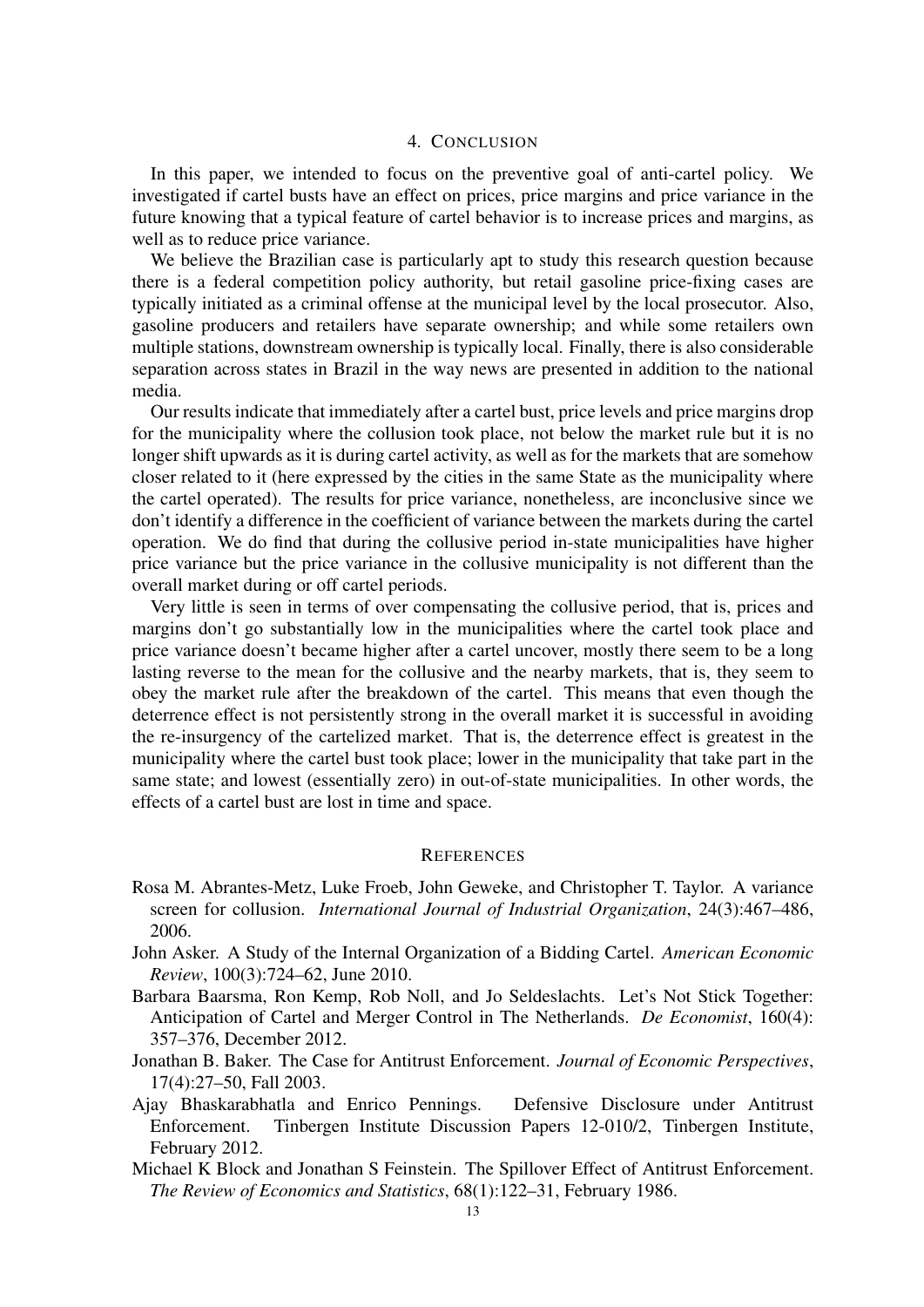- <span id="page-13-3"></span>Michael Kent Block, Frederick Carl Nold, and Joseph Gregory Sidak. The Deterrent Effect of Antitrust Enforcement. *Journal of Political Economy*, 89(3):429–45, June 1981.
- Jean-Claude Bosch and Jr Eckard, E Woodrow. The Profitability of Price Fixing: Evidence from Stock Market Reaction to Federal Indictments. *The Review of Economics and Statistics*, 73(2):309–17, May 1991.
- William Breit and Kenneth G. Elzinga. Antitrust penalties and attitudes toward risk: An economic analysis. *Harvard Law Review*, 86(4):693–713, Feb 1973.
- <span id="page-13-9"></span>Aitor Ciarreta. Cartels and regulation: effects on prices and real sales in sweden (1976-1990). *European Journal of Law and Economics*, 34(1):127–146, August 2012.
- <span id="page-13-1"></span>C. Robert Clark and Jean-Francois Houde. The effect of explicit communication on pricing: Evidence from the collapse of a gasoline cartel. *The Journal of Industrial Economics*, 2014.
- <span id="page-13-5"></span>Julian L. Clarke and S. J Evenett. The deterrent effect of national anti-cartel laws: Evidence from the international vitamins cartel. *Antitrust Bulletin*, 48(3):689–726, 2003.
- <span id="page-13-6"></span>Kalyn Coatney and Jesse Tack. The impacts of an antitrust investigation: A case study in agriculture. *Review of Industrial Organization*, 44(4):423–441, 2014.
- John M. Connor. Effectiveness of antitrust sanctions on modern international cartels. *Journal of Industry, Competition and Trade*, 6(3):195–223, 2006.
- <span id="page-13-8"></span>Robert W. Crandall and Clifford M. Winston. Does antitrust policy improve consumer welfare? assessing the evidence. *Journal of Economic Perspectives*, 17(4):3–26, 2003.
- <span id="page-13-10"></span>Philippe Cyrenne. On Antitrust Enforcement and the Deterrence of Collusive Behaviour. *Review of Industrial Organization*, 14(3):257–272, May 1999.
- S. W. Davies and Peter L. Ormosi. The economic impact of cartels and anti-cartel enforcement. November 2014. Available at SSRN: http://ssrn.com/abstract=2520014 or http://dx.doi.org/10.2139/ssrn.2520014.
- S. W. Davies, Peter L. Ormosi, and Martin Graffenberger. Mergers after cartels: How markets react to cartel breakdown. March 2014. Available at SSRN: http://ssrn.com/abstract=2383534 or http://dx.doi.org/10.2139/ssrn.2383534.
- <span id="page-13-0"></span>Glenn Ellison. Theories of Cartel Stability and the Joint Executive Committee. *RAND Journal of Economics*, 25(1):37–57, Spring 1994.
- <span id="page-13-2"></span>Robert M. Feinberg. Antitrust enforcement and subsequent price behavior. *The Review of Economics and Statistics*, 62(4):609–12, 1980.
- <span id="page-13-7"></span>Robert M. Feinberg. Strategic and deterrent pricing responses to antitrust investigations. *International Journal of Industrial Organization*, 2(1):75–84, March 1984.
- <span id="page-13-4"></span>Robert M Feinberg. The Effects of European Competition Policy on Pricing and Profit Margins. *Kyklos*, 39(2):267–87, 1986.
- Robert M. Feinberg and Minsoo Park. Deterrence Effects of Korean Antitrust Enforcement on Producer Prices and Profit Margins. Working Papers 2014-07, American University, Department of Economics, 2014.
- Robert M. Feinberg and Kara M. Reynolds. The Determinants of State-Level Antitrust Enforcement. Working Papers 2009-17, American University, Department of Economics, September 2009.
- Justin Gallagher. Learning about an Infrequent Event: Evidence from Flood Insurance Take-Up in the United States. *American Economic Journal: Applied Economics*, 6(3): 206–33, July 2014.
- Joseph E. Harrington. Post-Cartel Pricing During Litigation. *Journal of Industrial Economics*, 52(4):517–533, December 2004.
- Joseph E. Harrington. Optimal Cartel Pricing In The Presence Of An Antitrust Authority. *International Economic Review*, 46(1):145–169, 02 2005a.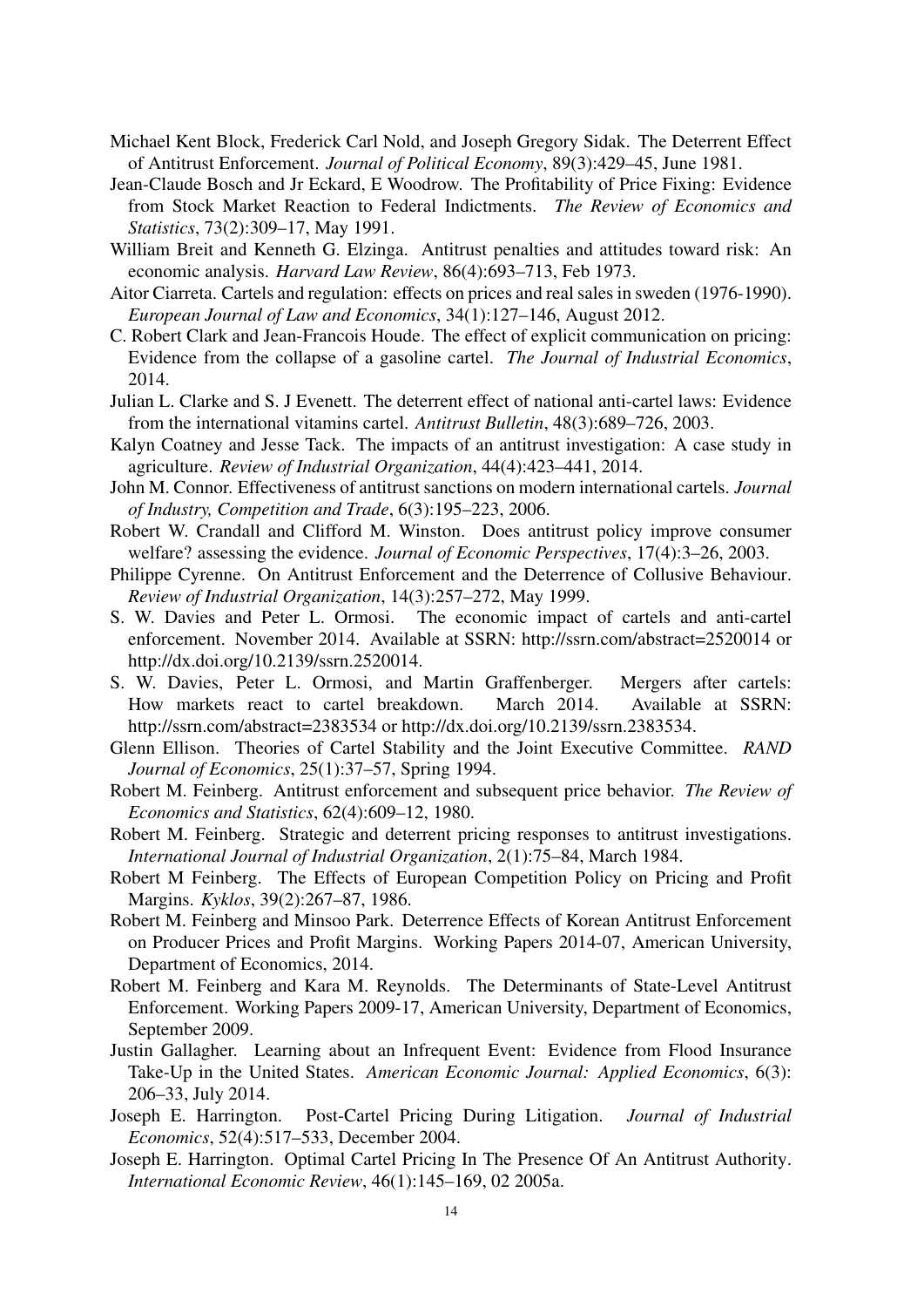- <span id="page-14-0"></span>Joseph E. Harrington. Detecting Cartels. Economics Working Paper Archive 526, The Johns Hopkins University,Department of Economics, July 2005b.
- Joseph E. Harrington. How Do Cartels Operate? *Foundations and Trends(R) in Microeconomics*, 2(1):1–105, August 2006.
- H.L.A. Hart. *Law, Liberty, and Morality*. Harry Camp lectures at Stanford University. Stanford University Press, 1963. ISBN 9780804701549.
- Kai Huschelrath and Tobias Veith. The impact of cartelization on pricing dynamics: Evidence from the German cement industry. ZEW Discussion Papers 11-067, ZEW - Zentrum fur Europaische Wirtschaftsforschung / Center for European Economic Research, 2011.
- R. Preston McAfee, Hugo M. Mialon, and Sue H. Mialon. Private v. public antitrust enforcement: A strategic analysis. *Journal of Public Economics*, 92(10-11):1863–1875, October 2008.
- <span id="page-14-5"></span>Craig M Newmark. Is Antitrust Enforcement Effective? Comment. *Journal of Political Economy*, 96(6):1315–28, December 1988.
- <span id="page-14-1"></span>Robert H Porter and J Douglas Zona. Detection of Bid Rigging in Procurement Auctions. *Journal of Political Economy*, 101(3):518–38, June 1993.
- R.A. Posner. *The Problems of Jurisprudence*. Harvard University Press, 1993. ISBN 9780674708761.
- Richard A Posner. A Statistical Study of Antitrust Enforcement. *Journal of Law and Economics*, 13(2):365–419, October 1970.
- <span id="page-14-6"></span>W. James Smith, Michael B. Vaughan, and John P. Formby. Cartels and antitrust: The role of fines in deterring violations at the margin. *Southern Economic Journal*, 53(4):985–996, April 1987. Published by: Southern Economic Association.
- <span id="page-14-4"></span>Michael F Sproul. Antitrust and Prices. *Journal of Political Economy*, 101(4):741–54, August 1993.
- <span id="page-14-2"></span>George J. Stigler. The economic effects of the antitrust laws. *Journal of Law and Economics*, 9:225–258, October 1966. Published by: The University of Chicago Press.
- <span id="page-14-7"></span>John Thompson and David Kaserman. After The Fall: Stock Price Movements and the Deterrent Effect of Antitrust Enforcement. *Review of Industrial Organization*, 19(3): 329–334, November 2001.
- Gregory Werden. Assessing the Effects of Antitrust Enforcement in the United States. *De Economist*, 156(4):433–451, December 2008.
- <span id="page-14-3"></span>Gregory J. Werden. The effect of antitrust policy on consumer welfare: What crandall and winston overlook. *U.S. Department of Justice Antitrust Division Discussion Paper No. EAG 03-2*, January 2003. Available at SSRN: http://ssrn.com/abstract=384100 or http://dx.doi.org/10.2139/ssrn.384100.

## 5. APPENDIX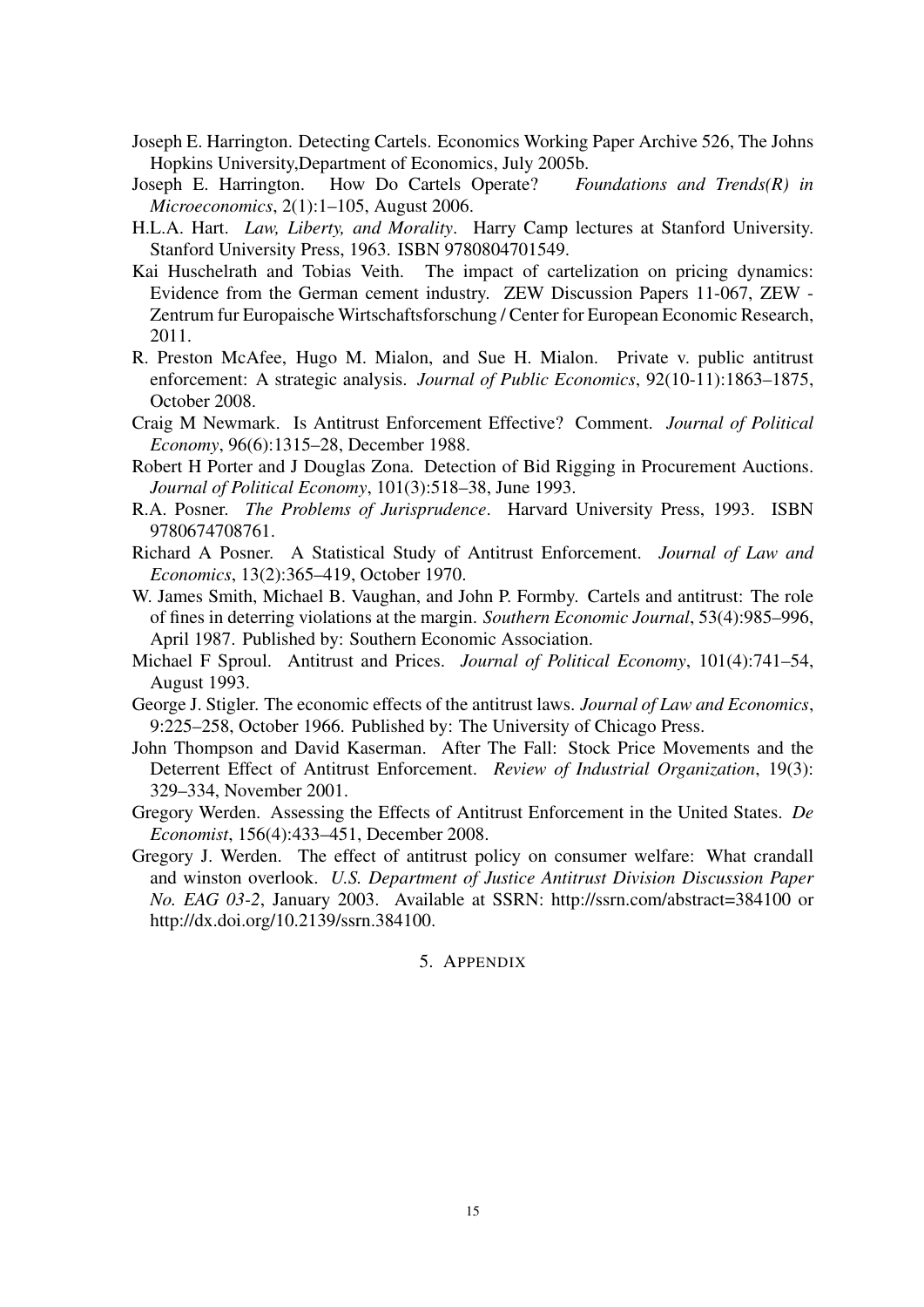|                                  |             |               | ln_price    |             |             |               | margins_pp  |                   |             |               | Coef_Variation        |             |
|----------------------------------|-------------|---------------|-------------|-------------|-------------|---------------|-------------|-------------------|-------------|---------------|-----------------------|-------------|
|                                  |             | cross section |             | panel       |             | cross section |             | panel             |             | cross section | panel                 |             |
|                                  | (1)         | (2)           | (3)         | (4)         | (1)         | (2)           | (3)         | (4)               | (1)         | (2)           | (3)                   | (4)         |
| d_cartel                         | $-0.005***$ | $-0.005$      | $-0.001$    | $-0.031***$ | $-0.006***$ | $-0.027$      | $-0.008***$ | $-1.982$          | $-0.004***$ | $-0.017***$   | $-0.003***$           | $-0.015***$ |
|                                  | (0.001)     | (2.355)       | (0.001)     | (0.002)     | (0.001)     | (95.525)      | (0.001)     | $\left( .\right)$ | (0.000)     | (0.002)       | (0.000)               | (0.002)     |
| d_cartel_d_M                     | 0.002       | 0.002         | $0.014***$  | $0.014***$  | 0.002       | 0.002         | $0.011***$  | $0.012***$        | $-0.002$    | $-0.001$      | $-0.000$              | 0.000       |
|                                  | (0.004)     | (0.004)       | (0.004)     | (0.004)     | (0.003)     | (0.003)       | (0.003)     | (0.003)           | (0.001)     | (0.001)       | (0.001)               | (0.001)     |
| $d_{\text{cartel}_d}$            | $-0.007***$ | $-0.005***$   | $-0.007***$ | $-0.000$    | $-0.002*$   | $-0.002$      | $-0.004***$ | 0.002             | $0.003***$  | $0.004***$    | $0.003***$            | $0.004***$  |
|                                  | (0.002)     | (0.002)       | (0.002)     | (0.002)     | (0.001)     | (0.002)       | (0.001)     | (0.001)           | (0.001)     | (0.001)       | (0.001)               | (0.001)     |
| d_bust_2w $(1-2$ weeks)          | 0.000       | 0.015         | $0.001*$    | $0.013***$  | $0.001***$  | 0.006         | $0.001***$  | 0.470             | $-0.000*$   | $0.003***$    | $-0.000$              | $-0.000$    |
|                                  | (0.000)     | (0.165)       | (0.000)     | (0.001)     | (0.000)     | (16.714)      | (0.000)     | $\left( .\right)$ | (0.000)     | (0.001)       | (0.000)               | (0.001)     |
| d_bust_2w_d_M $(1-2$ weeks)      | $-0.006***$ | $-0.006***$   | $-0.002$    | $-0.002$    | $-0.005***$ | $-0.005***$   | $-0.002$    | $-0.002$          | 0.000       | 0.000         | 0.000                 | 0.000       |
|                                  | (0.002)     | (0.002)       | (0.001)     | (0.002)     | (0.002)     | (0.002)       | (0.001)     | (0.001)           | (0.001)     | (0.001)       | (0.001)               | (0.001)     |
| d_bust_2w_d_S $(1-2$ weeks)      | 0.000       | 0.000         | $-0.000$    | 0.000       | 0.000       | 0.000         | $-0.000$    | 0.000             | $0.001***$  | $0.001***$    | $0.001***$            | $0.001***$  |
|                                  | (0.000)     | (0.000)       | (0.000)     | (0.000)     | (0.000)     | (0.000)       | (0.000)     | (0.000)           | (0.000)     | (0.000)       | (0.000)               | (0.000)     |
| d_bust_4w $(2-4$ weeks)          | $-0.001**$  | 0.023         | $-0.001**$  | $0.044***$  | $0.001**$   | 0.022         | $0.000**$   | 0.699             | $-0.000$    | $0.006***$    | $-0.000$              | 0.001       |
|                                  | (0.000)     | (1.804)       | (0.000)     | (0.002)     | (0.000)     | (41.662)      | (0.000)     | $\left( .\right)$ | (0.000)     | (0.001)       | (0.000)               | (0.001)     |
| d_bust_4w_d_M $(2-4$ weeks)      | $-0.006***$ | $-0.005***$   | $-0.002*$   | $-0.003*$   | $-0.004***$ | $-0.004***$   | $-0.002$    | $-0.002$          | $-0.001$    | $-0.001$      | $-0.000$              | $-0.000$    |
|                                  | (0.002)     | (0.002)       | (0.001)     | (0.001)     | (0.002)     | (0.002)       | (0.001)     | (0.001)           | (0.001)     | (0.001)       | (0.001)               | (0.001)     |
| $d_lust_4w_d_S$ (2-4 weeks)      | 0.000       | 0.000         | 0.000       | 0.000       | 0.000       | 0.000         | 0.000       | 0.000             | $0.000***$  | $0.000***$    | $0.000***$            | $0.000***$  |
|                                  | (0.000)     | (0.000)       | (0.000)     | (0.000)     | (0.000)     | (0.000)       | (0.000)     | (0.000)           | (0.000)     | (0.000)       | (0.000)               | (0.000)     |
| $d\_burst_8$ $(5-8$ weeks)       | $0.001***$  | $-0.003$      | $0.002***$  | $0.013***$  | $0.001***$  | 0.017         | $0.001***$  | 0.951             | 0.000       | $-0.006***$   | 0.000                 | $-0.001$    |
|                                  | (0.000)     | (1.027)       | (0.000)     | (0.001)     | (0.000)     | (55.839)      | (0.000)     | $\left( .\right)$ | (0.000)     | (0.001)       | (0.000)               | (0.001)     |
| d bust 8w d $M$ (5-8 weeks)      | $-0.008***$ | $-0.008***$   | $-0.004***$ | $-0.004***$ | $-0.007***$ | $-0.007***$   | $-0.003***$ | $-0.003***$       | 0.000       | 0.000         | 0.001                 | 0.001       |
|                                  | (0.002)     | (0.002)       | (0.001)     | (0.001)     | (0.002)     | (0.002)       | (0.001)     | (0.001)           | (0.001)     | (0.001)       | (0.000)               | (0.000)     |
| d_bust_8w_d_S $(5-8$ weeks)      | 0.000       | 0.000         | $-0.000$    | $-0.000$    | 0.000       | 0.000         | $-0.000$    | 0.000             | $0.000***$  | $0.001***$    | $0.000***$            | $0.001***$  |
|                                  | (0.000)     | (0.000)       | (0.000)     | (0.000)     | (0.000)     | (0.000)       | (0.000)     | (0.000)           | (0.000)     | (0.000)       | (0.000)               | (0.000)     |
| d_bust_ $12w(9-12$ weeks)        | $0.002***$  | $-0.013$      | $0.002***$  | $-0.014***$ | $0.002***$  | 0.001         | $0.002***$  | 0.722             | $-0.000$    | $0.009***$    | $-0.000$              | 0.000       |
|                                  | (0.000)     | (0.164)       | (0.000)     | (0.002)     | (0.000)     | (38.219)      | (0.000)     | $\left( .\right)$ | (0.000)     | (0.001)       | (0.000)               | (0.001)     |
|                                  | $-0.008***$ | $-0.008***$   | $-0.003*$   | $-0.003**$  | $-0.007***$ | $-0.006***$   | $-0.003**$  | $-0.003**$        | 0.000       | 0.000         | $0.001*$              | $0.001*$    |
| d_bust_ $12w_d$ _M (9-12 weeks)  |             |               |             |             |             |               |             |                   |             |               |                       |             |
|                                  | (0.002)     | (0.002)       | (0.001)     | (0.002)     | (0.002)     | (0.002)       | (0.001)     | (0.001)           | (0.001)     | (0.001)       | (0.001)<br>$0.000***$ | (0.001)     |
| d_bust_12w_d_S $(9-12$ weeks)    | $-0.000$    | $-0.000$      | $-0.001*$   | $-0.001*$   | $-0.000$    | $-0.000$      | $-0.001*$   | $-0.001*$         | $0.000**$   | $0.000**$     |                       | $0.000***$  |
|                                  | (0.000)     | (0.000)       | (0.000)     | (0.000)     | (0.000)     | (0.000)       | (0.000)     | (0.000)           | (0.000)     | (0.000)       | (0.000)               | (0.000)     |
| d bust $16w(13-16$ weeks)        | $-0.002***$ | 0.004         | $-0.001***$ | $-0.015***$ | $-0.000$    | 0.006         | $-0.000$    | $-0.503$          | $-0.000$    | $0.004***$    | $-0.000$              | $-0.002$    |
|                                  | (0.000)     | (0.454)       | (0.000)     | (0.001)     | (0.000)     | (25.416)      | (0.000)     | $\left( .\right)$ | (0.000)     | (0.001)       | (0.000)               | (0.001)     |
| d_bust_16w_d_M $(13-16$ weeks)   | $-0.007***$ | $-0.007***$   | $-0.002$    | $-0.002$    | $-0.006***$ | $-0.005***$   | $-0.001$    | $-0.002$          | $-0.000$    | $-0.000$      | 0.000                 | $-0.000$    |
|                                  | (0.002)     | (0.002)       | (0.001)     | (0.002)     | (0.002)     | (0.002)       | (0.001)     | (0.001)           | (0.001)     | (0.001)       | (0.001)               | (0.000)     |
| d_bust_16w_d_S $(13-16$ weeks)   | $-0.001$    | $-0.001$      | $-0.001***$ | $-0.001*$   | $-0.001$    | $-0.001$      | $-0.001***$ | $-0.001**$        | 0.000       | 0.000         | 0.000                 | $0.000*$    |
|                                  | (0.001)     | (0.001)       | (0.000)     | (0.000)     | (0.000)     | (0.000)       | (0.000)     | (0.000)           | (0.000)     | (0.000)       | (0.000)               | (0.000)     |
| $d_{bust_20w}$ (17-20 weeks)     | $-0.002***$ | 0.010         | $-0.002***$ | $-0.033***$ | $-0.001***$ | 0.006         | $-0.001***$ | 0.213             | $-0.000***$ | 0.000         | $-0.000***$           | $0.006***$  |
|                                  | (0.000)     | (1.530)       | (0.000)     | (0.002)     | (0.000)     | (12.337)      | (0.000)     | $\left( .\right)$ | (0.000)     | (0.001)       | (0.000)               | (0.001)     |
| d_bust_20w_d_M $(17-20$ weeks)   | $-0.007***$ | $-0.007***$   | $-0.001$    | $-0.001$    | $-0.006***$ | $-0.006***$   | $-0.001$    | $-0.001$          | $-0.000$    | $-0.000$      | 0.000                 | 0.000       |
|                                  | (0.002)     | (0.002)       | (0.002)     | (0.002)     | (0.002)     | (0.002)       | (0.001)     | (0.001)           | (0.000)     | (0.000)       | (0.000)               | (0.000)     |
| d bust $20w$ d S $(17-20$ weeks) | $-0.001$    | $-0.001$      | $-0.001**$  | $-0.001$    | $-0.000$    | $-0.000$      | $-0.001**$  | $-0.001$          | 0.000       | 0.000         | 0.000                 | 0.000       |
|                                  | (0.001)     | (0.001)       | (0.000)     | (0.000)     | (0.000)     | (0.000)       | (0.000)     | (0.000)           | (0.000)     | (0.000)       | (0.000)               | (0.000)     |

TABLE 5. Aggregate results: Cartel Bust effect on time and space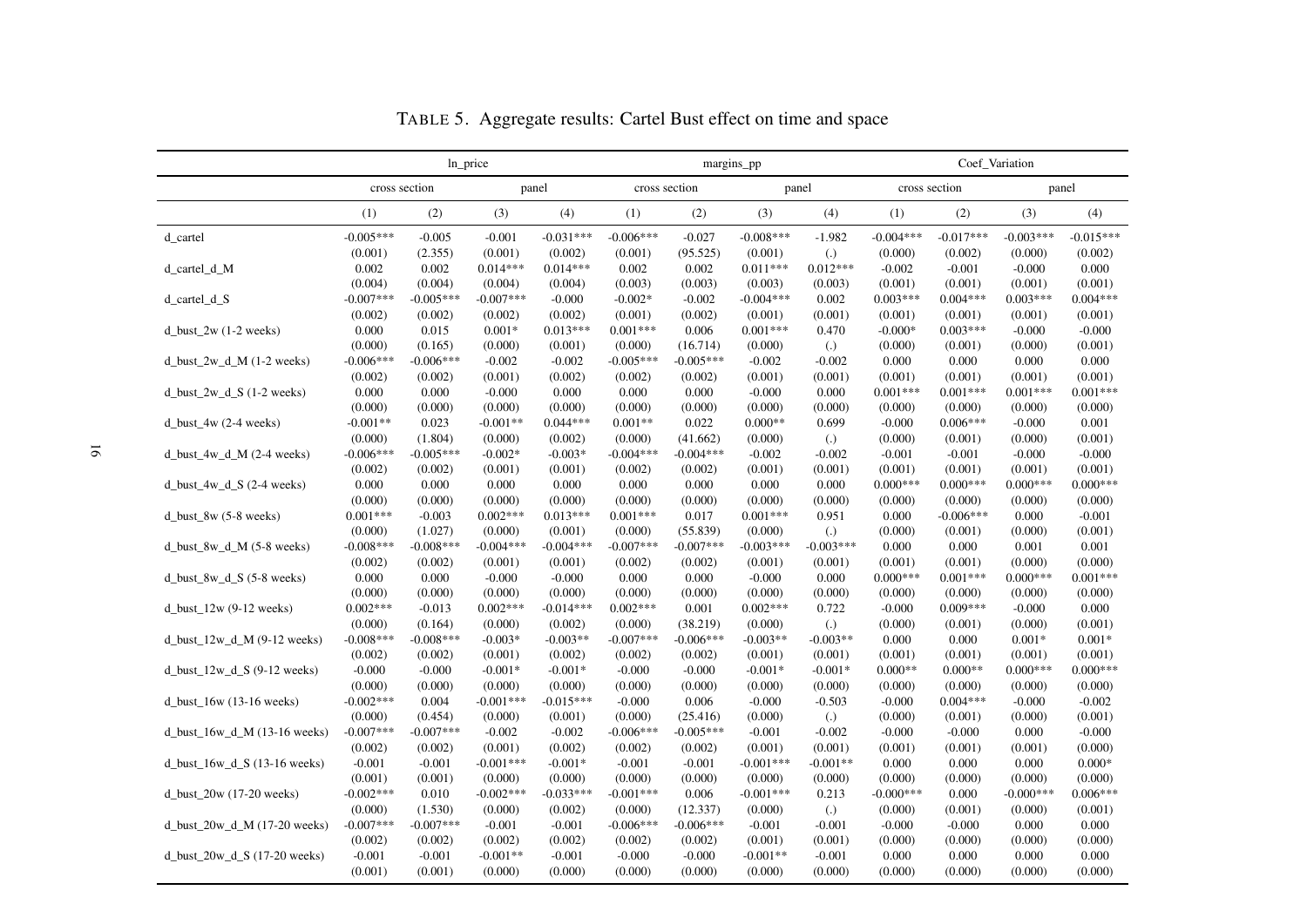|                     |                  |          | ln_price    |            |               | margins_pp   |              | Coef Variation |            |               |            |            |
|---------------------|------------------|----------|-------------|------------|---------------|--------------|--------------|----------------|------------|---------------|------------|------------|
|                     | cross section    |          | panel       |            | cross section |              | panel        |                |            | cross section |            | panel      |
|                     | $\left(1\right)$ | (2)      | (3)         | (4)        | (1)           | (2)          | (3)          | (4)            | (1)        | (2)           | (3)        | (4)        |
| controls            | yes              | yes      | yes         | yes        | yes           | yes          | yes          | yes            | yes        | yes           | yes        | yes        |
| state fixed effects | yes              | yes      | yes         | yes        | yes           | yes          | yes          | yes            | yes        | yes           | yes        | yes        |
| city fixed effects  | no               | no       | yes         | yes        | no            | no           | yes          | yes            | no         | no            | yes        | yes        |
| time fixed effects  | no               | yes      | no          | yes        | no            | yes          | no           | yes            | no         | yes           | no         | yes        |
| Constant            | $-0.148***$      | $-0.126$ | $-0.102***$ | $0.086***$ | $0.164***$    | 0.156        | $0.185***$   | 0.920          | $0.024***$ | $0.080***$    | $0.031***$ | $0.068***$ |
|                     | (0.009)          | (12.274) | (0.006)     | (0.016)    | (0.006)       | (30.887)     | (0.003)      | (81.754)       | (0.002)    | (0.006)       | (0.001)    | (0.005)    |
| <b>Observations</b> | 255,089          | 255,089  | 255,089     | 255,089    | 255,089       | 255,089<br>. | 255,089<br>. | 255,089<br>.   | 251,918    | 251,918       | 251,918    | 251,918    |

Note: Robust standard errors in parentheses \*\*\* p<0.01, \*\* p<0.05, \* p<0.1